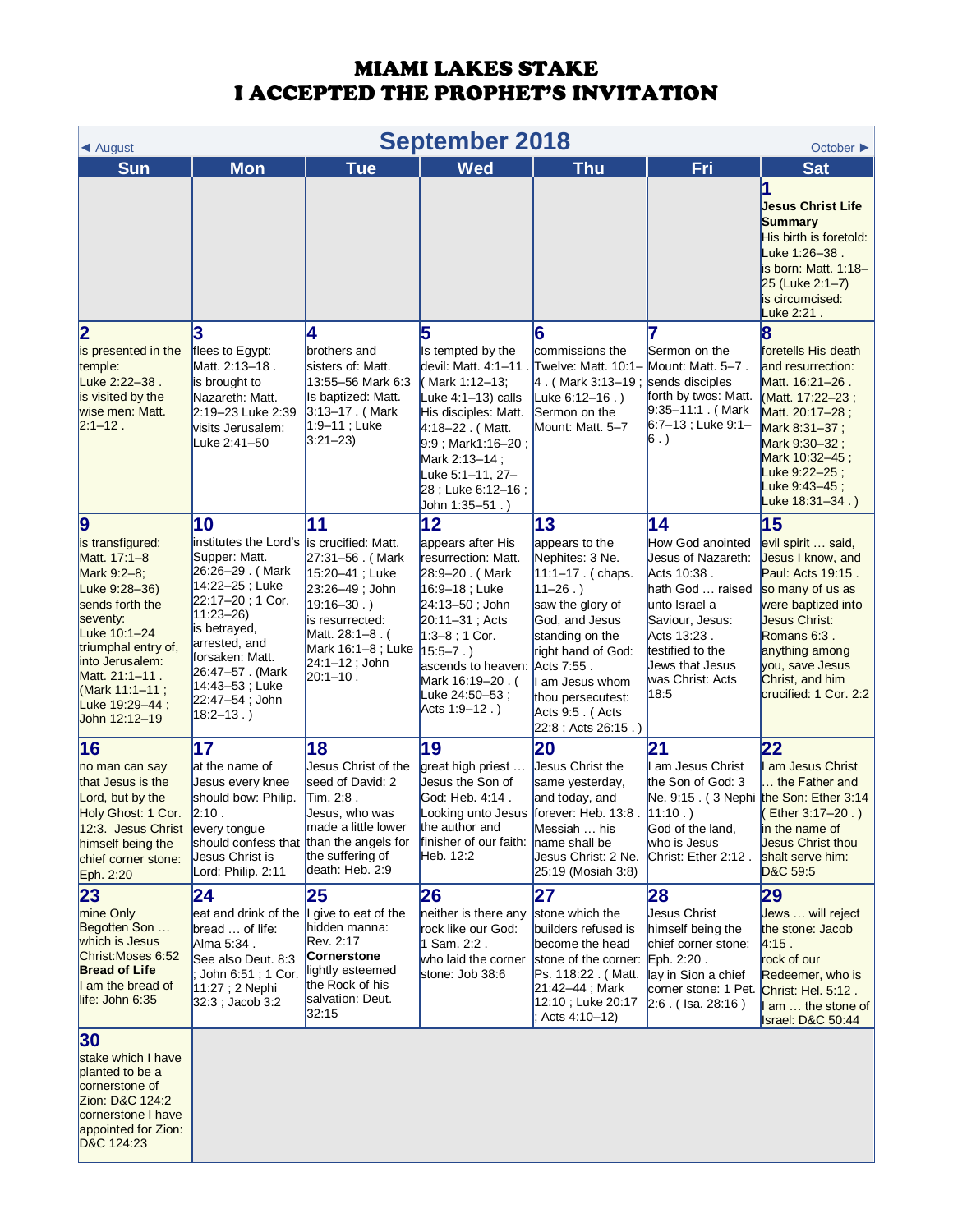| October 2018<br>◀ September<br>November $\blacktriangleright$                                                                                                                                                  |                                                                                                                                                                                                     |                                                                                                                                                                                                                          |                                                                                                                                                                                        |                                                                                                                                                                                                                                           |                                                                                                                                                                      |                                                                                                                                                                                                   |  |
|----------------------------------------------------------------------------------------------------------------------------------------------------------------------------------------------------------------|-----------------------------------------------------------------------------------------------------------------------------------------------------------------------------------------------------|--------------------------------------------------------------------------------------------------------------------------------------------------------------------------------------------------------------------------|----------------------------------------------------------------------------------------------------------------------------------------------------------------------------------------|-------------------------------------------------------------------------------------------------------------------------------------------------------------------------------------------------------------------------------------------|----------------------------------------------------------------------------------------------------------------------------------------------------------------------|---------------------------------------------------------------------------------------------------------------------------------------------------------------------------------------------------|--|
| <b>Sun</b>                                                                                                                                                                                                     | <b>Mon</b>                                                                                                                                                                                          | <b>Tue</b>                                                                                                                                                                                                               | <b>Wed</b>                                                                                                                                                                             | <b>Thu</b>                                                                                                                                                                                                                                | Fri                                                                                                                                                                  | <b>Sat</b>                                                                                                                                                                                        |  |
|                                                                                                                                                                                                                | high council, for the God created the<br>cornerstone of<br>Zion: D&C 124:131<br>am Messiah<br>the Rock of<br>Heaven: Moses<br>7:53 . See also Isa.<br>8:14 ; 1 Cor. 3:11 ;<br>1 Cor. 10:4           | 2<br>God, Creator<br>heaven and the<br>earth: Gen. 1:1. (<br>Moses $2:1$ .)<br>great God that<br>formed all things:<br>Prov. 26:10.<br>All things were<br>made by him: John<br>1:3 (John 1:10, 14)                       | 13<br>who created all<br>things by Jesus<br>Christ: Eph. 3:9.<br>by him were all<br>things created:<br>Col. 1:16.<br>his Son  by<br>whom also he<br>Imade the worlds:<br>Heb. 1:2      | 4<br>worlds were framed no God  there<br>by the word of God: could have been no created the<br>Heb. 11:3.<br>him that made<br>heaven, and earth:<br>Rev. 14:7.<br>there is a God, and<br>he hath created all<br>things:<br>2 Nephi 2:14   | creation:<br>2 Nephi 11:7.<br>earth was created<br>by the power of his<br>word: Jacob 4:9<br>believe that he is.<br>and that he created<br>all things: Mosiah<br>4.9 | 6<br>same God who<br>heavens and the<br>earth: Morm. 9:11.<br>Jesus Christ<br>who created the<br>heavens and the<br>earth: D&C 14:9.<br>he created man.<br>male and female:<br>D&C 20:18          |  |
| 7<br>worlds without<br>number have I<br>created:<br>Moses 1:33.<br>God, created all<br>things: Moses 3:5.<br>In the day that God<br>created man:<br>Moses 6:8                                                  | 8<br>all the creations<br>which I have made:<br>Moses 7:36.<br>Gods, organized<br>and formed the<br>heavens and the<br>earth: Abr. 4:1                                                              | 9<br>Godhead<br>God said, Let us<br>make man in our<br>image: Gen. 1:26.<br>man is become as<br>one of us, to know<br>good and evil: Gen. but  of my<br>3:22                                                             | 10<br>This is my beloved<br>Son, in whom I am<br>well pleased: Matt.<br>3:17 (Matt. 17:5;<br>$3$ Ne. 11:7.)<br>not mine to give.<br>Father: Matt. 20:23                                | 11<br>not as I will, but as<br>thou wilt: Matt.<br>26:39.<br>baptizing them in<br>the name of the<br>Father, and of the<br>Son, and of the<br>Holy Ghost: Matt.<br>28:19 (3 Ne.11:25)                                                     | 12<br>called the Son of<br>the Highest: Luke<br>1:32.<br><b>Holy Ghost</b><br>descended in a<br>bodily shape like a<br>dove: Luke 3:22                               | 13<br>Son can do nothing<br>but what he<br>seeth the Father<br>do: John 5:19.<br><b>Father that sent me</b><br>beareth witness of<br>me: John 8:18.<br>and my Father are<br>one: John 10:30       |  |
| $\overline{14}$<br>believe the works<br>that the Father<br>is in me: John<br>10:38.<br>a voice from<br>heaven, saying, I<br>have glorified it:<br>John 12:28.<br>my Father is<br>greater than I: John<br>14:28 | 15<br>that they might<br>know thee the only<br>true God: John<br>$17:3$ .<br>That they all may<br>be one; as thou,<br>Father, art in me:<br>John 17:21 . (D&C<br>$35:2.$ )                          | 16<br>l ascend unto my<br>Father, and your<br>Father: John 20:17<br>being by the right<br>hand of God<br>exalted: Acts 2:33.<br>saw the glory of<br>God, and Jesus<br>standing on the<br>right hand of God:<br>Acts 7:55 | 17<br>not to think that the<br>Godhead is like<br>unto gold: Acts<br>17:29.<br>even his eternal<br>power and<br>Godhead: Rom.<br>1:20.<br>to us there is but<br>one God:<br>1 Cor. 8:6 | 18<br>Christ, who is the<br>image of God: 2<br>Cor. 4:4 .<br>I bow my knees<br>unto the Father of<br>our Lord: Eph. 3:14<br>image of the<br>invisible God, the<br>firstborn: Col. 1:15                                                    | 19<br>dwelleth all the<br>fulness of the<br>Godhead bodily:<br>Col. 2:9<br>Hath in these last<br>days spoken unto<br>us by his Son: Heb.<br>1:2                      | 20<br>three that bear<br>record in heaven,<br>the Father, the<br>Word, and the Holy<br>Ghost: 1 Jn. 5:7.<br>doctrine of the<br>Father, and of the<br>Son, and of the<br>HolyGhost: 2 Ne.<br>31:21 |  |
| 21<br>they are one God:<br>Mosiah 15:4 . (3<br>Ne. 11:36; D&C<br>20:28) arraigned<br>before the bar of<br>Christ  and God<br>the Father, and the<br>Holy Spirit: Alma<br>11:44                                 | 22<br>sing $\dots$ unto the<br>Father, and unto<br>the Son, and unto<br>the Holy Ghost:<br>Morm. 7:7.<br>grace of God the<br>Father  Lord<br>Jesus Christ, and<br>the Holy Ghost:<br>Ether 12:41    | 23<br>we saw him, even<br>on the right hand of And they went<br>God: D&C 76:23.<br>Father has a body<br>of flesh and bones:<br>D&C 130:22.<br>whereon was<br>seated the Father<br>and the Son: D&C<br>137:3              | 24<br>Let us go down.<br>down: Abr. 4:1. (<br>Abr. 4:27; Abr. 5:4,<br> 7.<br>I saw two<br>Personages: JS-<br>H 1:17                                                                    | 25<br>We believe in God,<br>the Eternal Father,<br>and in His Son: A<br>of $F 1:1$ .<br>See also Gen.<br>11:5-17 ; Ps. 110:1 our father:<br>Dan. 4:8; Dan.<br>5:14, Matt. 12:31-<br>32 ; John 17:11 ;<br>Eph. 1:2-3; Philip.<br>$2:5 - 6$ | 26<br>God the Father,<br>Jehovah my God<br>my father's God:<br>Ex. 15:2.<br>Lord God of Israel<br>1 Chr. 29:10                                                       | 27<br>father of the<br>fatherless  is<br>God: Ps. 68:5.<br>his name shall be<br>called  The<br>mighty God, The<br>everlasting Father:<br>Isa. 9:6.<br>$(2$ Ne. 19:6)                              |  |
| 28<br>thou, O Lord, art<br>our father: Isa.<br>63:16.<br>My father, thou art<br>the guide of my<br>youth: Jer. 3:4.<br>I am a father to<br>Israel: Jer. 31:9                                                   | 29<br>in Christ Jesus I<br>have begotten you:<br>1 Cor. 4:15.<br>will be a Father<br>unto you  saith<br>the Lord: 2 Cor.<br>6:18 Christ was<br>the God, the Father<br>of all things:<br>Mosiah 7:27 | 30<br>being the Father<br>and the Son:<br>Mosiah 15:2.<br>The Father,<br>because he was<br>conceived by the<br>power of God:<br>Mosiah 15:3                                                                              | 31<br>these are his seed:<br>Mosiah 15:11.<br>Christ  who is<br>the very Eternal<br>Father: Mosiah<br>16:15 . (Alma<br> 11:38.                                                         |                                                                                                                                                                                                                                           |                                                                                                                                                                      |                                                                                                                                                                                                   |  |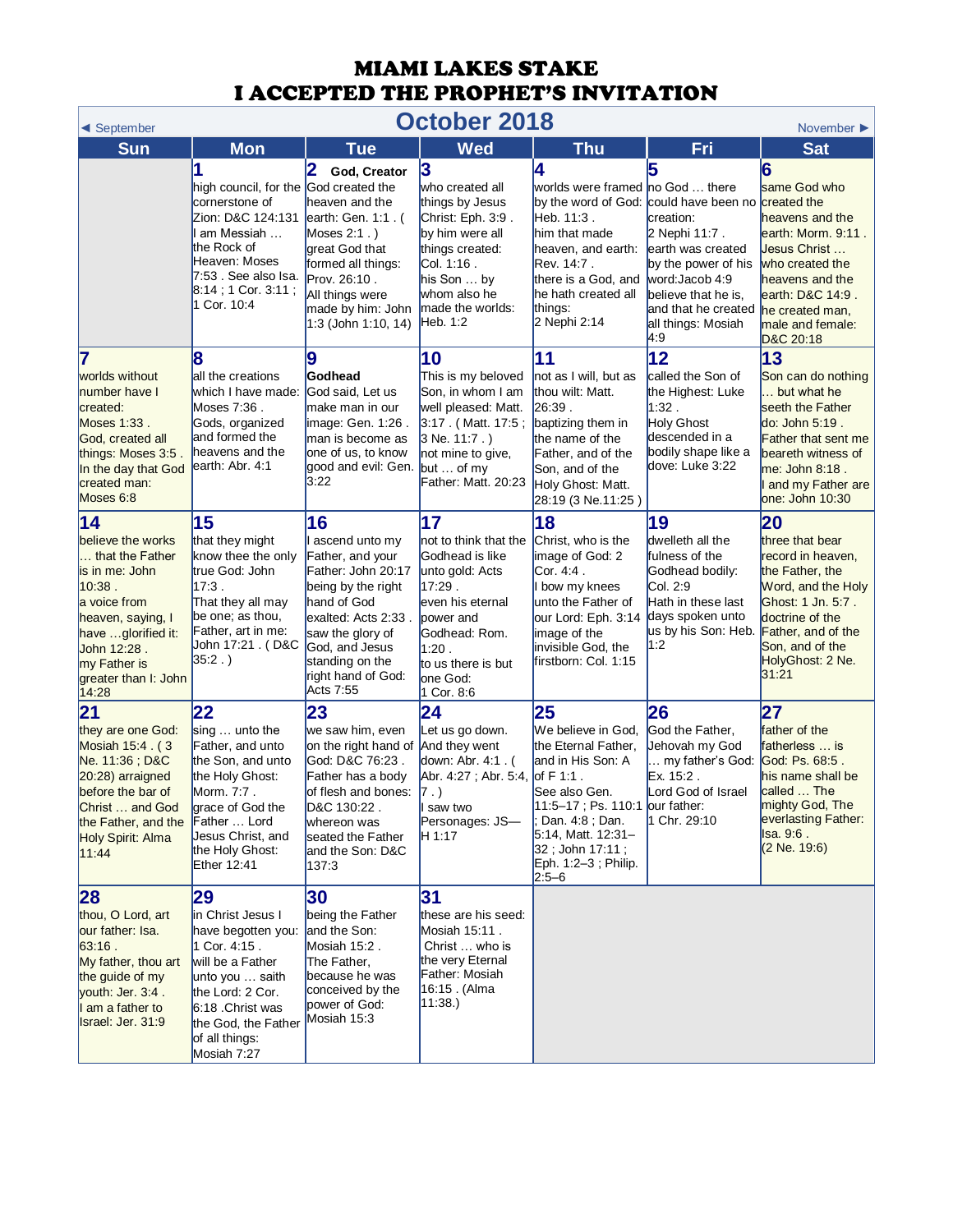| <b>November 2018</b><br>◀ October                                                                                                                                                                                       |                                                                                                                                                                                                                                                                 |                                                                                                                                                                                                       |                                                                                                                                                                                              |                                                                                                                                                                                                                             |                                                                                                                                                                                                                                                |                                                                                                                                                                                                         |  |
|-------------------------------------------------------------------------------------------------------------------------------------------------------------------------------------------------------------------------|-----------------------------------------------------------------------------------------------------------------------------------------------------------------------------------------------------------------------------------------------------------------|-------------------------------------------------------------------------------------------------------------------------------------------------------------------------------------------------------|----------------------------------------------------------------------------------------------------------------------------------------------------------------------------------------------|-----------------------------------------------------------------------------------------------------------------------------------------------------------------------------------------------------------------------------|------------------------------------------------------------------------------------------------------------------------------------------------------------------------------------------------------------------------------------------------|---------------------------------------------------------------------------------------------------------------------------------------------------------------------------------------------------------|--|
| <b>Sun</b>                                                                                                                                                                                                              | <b>Mon</b>                                                                                                                                                                                                                                                      | <b>Tue</b>                                                                                                                                                                                            | <b>Wed</b>                                                                                                                                                                                   | <b>Thu</b>                                                                                                                                                                                                                  | Fri                                                                                                                                                                                                                                            | December ▶<br><b>Sat</b>                                                                                                                                                                                |  |
|                                                                                                                                                                                                                         |                                                                                                                                                                                                                                                                 |                                                                                                                                                                                                       |                                                                                                                                                                                              | the very Eternal<br>Father of heaven<br>and of earth: Alma<br>11:39.<br>Jesus Christ  the  ; D&C 35:2 ; D&C<br>Father of heaven<br>and of earth: Hel.<br>14:12 (Ether 4:7)<br>I am the Father<br>and the Son: Ether<br>3:14 | 2<br>as many as receive<br>$me$ become the<br>sons of God: D&C<br>11:30 . (D&C 25:1<br>39:4 : D&C 45:8 :<br>$D&C$ 50:43.)<br>Fear not, little<br>children, for you<br>are mine: D&C<br>50:41                                                   | inhabitants thereof<br>are begotten sons<br>and daughters unto<br>God: D&C 76:24.<br>See also Ex. 4:22;<br>John 17:6–12, 20–<br>24 ; 2 Cor. 6:18 ;<br>Eph. 1:3-6; D&C<br>76:58–59 ; D&C<br>$93:21 - 22$ |  |
| Ι4<br><b>Jesus Christ,</b><br><b>Advocate</b><br>he ever liveth to<br>make intercession:<br>Heb. 7:25.<br>to appear in the<br>presence of God<br>for us: Heb. 9:24.<br>advocate with the<br>Father, Jesus: 1<br>Jn. 2:1 | he shall make<br>intercession for all:<br>2 Ne. 2:9.<br>giving the Son<br>power to make<br>intercession:<br>Mosiah 15:8.<br>have I pleaded<br>before the Father<br>for them: D&C 38:4                                                                           | 6<br>he advocateth the<br>cause of the<br>children of men:<br>Moro. 7:28<br>am  your<br>advocate with the<br>Father: D&C 29:5<br>D&C 32:3 ; D&C<br>45:3 ; D&C 62:1 ;<br>D&C 110:4)                    | 7<br>Jesus Christ,<br><b>Antemortal</b><br><b>Existence of</b><br>In the beginning<br>was the Word<br>and the Word was<br>God: John 1:1 . (1<br>Jn. 1:1 ; 1 Jn. 5:7 )                        | 8<br>no man hath<br>ascended up to<br>heaven, but he that<br>came down from<br>heaven, even the<br>Son of man: John<br>3.13.                                                                                                | 9<br>What and if ye shall <mark>glorify thou me </mark><br>see the Son of man<br>ascend up where<br>he was before:<br>John 6:62<br>Before Abraham<br>was, I am: John<br>8:58. I came forth<br>from the Father:<br>John 16:28                   | 10<br>with the glory which<br>I had with thee<br>before the world<br>was: John 17:5.<br>on the morrow<br>come I into the<br>world: 3 Ne. 1:13                                                           |  |
| 11<br>Christ, who was<br>before the world<br>began: 3 Ne. 26:5.<br>even as I appear<br>unto thee  will I<br>appear unto my<br>people in the flesh:<br>Ether $3:16$                                                      | 12<br>my Beloved Son,<br>which was my<br>Beloved and<br>Chosen from the<br>beginning: Moses<br>4:2 Whom shall I<br>send  the Son of<br>Man: Here am I,<br>send me: Abr. 3:27<br>See also Eph. 1:4;<br>2 Tim. 1:9 ; 1 Pet.<br>1:20 ; Mosiah 7:27<br>D&C 76:13-14 | 13<br><b>Jesus Christ,</b><br>Appearances,<br>Antemortal<br>Lord appeared<br>unto Abram: Gen.<br>12:7 . (Gen. 17:1;<br>Gen. 18:1; Abr.<br>$2:6-11.$<br>I have seen God<br>face to face:<br>Gen. 32:30 | 14<br>they saw the God<br>of Israel: Ex. 24:10<br>Lord spake unto<br>Moses face to face:<br>Ex. 33:11.<br>shall no man see<br>me, and live: Ex.<br>33:20                                     | 15<br>similitude of the<br>Lord shall he<br>behold: Num. 12:8 .<br>Lord  hath<br>shewed us his<br>glory: Deut. 5:24.<br>Moses, whom the<br>Lord knew face to<br>face: Deut. 34:10                                           | 16<br>saw also the Lord<br>high and lifted<br>up: Isa. 6:1 . (2<br>Ne. 16:1.)<br>was the likeness as 2 Ne. 2:4.<br>the appearance of<br>a man: Ezek. 1:26<br>I saw the Lord<br>standing upon the<br>altar: Amos 9:1                            | 17<br>Esaias, when he<br>saw his glory: John<br>12.41.<br>thou hast beheld in<br>upon the  throne thy youth his glory:<br>Isaiah  verily<br>saw my Redeemer,<br>even as I have<br>seen: 2 Ne. 11:2      |  |
| 18<br>mine eyes have<br>seen the King, the<br>Lord: 2 Ne. 16:5.<br>I have seen my<br>Redeemer:<br>Alma 19:13.<br>voice of the Lord<br>came unto him:<br>3 Ne. 1:12                                                      | 19<br>are redeemed<br>therefore I show<br>myself unto you:<br>Ether $3:13$ .<br>therefore he saw<br>Jesus: Ether 3:20.<br>he even saw the<br>Son of<br>Righteousness:<br>Ether 9:22                                                                             | 20<br>he saw the Lord:<br>D&C 107:49.<br>he saw God face<br>to face: Moses 1:2<br>I saw the Lord:<br>Moses 7:4 See<br>also Gen. 18:22;<br>John 8:56; Moses<br>$1:2, 11;$ Moses<br>$7:47$ ; Abr. 1:15  | 21<br>Jesus Christ,<br>Appearances,<br>Postmortal<br>Jesus met them:<br>Matt. 28:9.<br>Jesus came and<br>spake: Matt. 28:18                                                                  | 22<br>when Jesus was<br>risen  he<br>appeared first to<br>Mary: Mark 16:9.<br>Jesus himself drew<br>near, and went with<br>them: Luke 24:15.                                                                                | 23<br>Lord is risen<br>indeed, and hath<br>appeared to Simon: standing: John<br>Luke 24:34<br>Jesus himself<br>stood in the midst:<br>Luke 24:36 . ( John<br>20:19.<br>spirit hath not flesh<br>and bones, as ye<br>see me have: Luke<br>24:39 | 24<br>she turned  and<br>saw Jesus<br>20:14.<br>glad, when they<br>saw the Lord: John<br>20:20.<br>because thou hast<br>seen me, thou hast<br>believed: John<br>20:29                                   |  |
| 25<br>Jesus stood on the<br>shore: John 21:4.<br>third time that<br><b>Jesus shewed</b><br>himself: John 21:14<br>he shewed himself<br>alive after his<br>passion: Acts 1:3                                             | 26<br>saw  Jesus<br>standing on the<br>right hand of God:<br>Acts 7:55 .<br>I am Jesus whom<br>thou persecutest:<br>Acts 9:5.<br>Ananias  to him<br>said the Lord in a<br>vision: Acts 9:10                                                                     | 27<br>he had seen the<br>Lord in the way:<br>Acts 9:27.<br>God raised up the<br>third day, and<br>shewed him<br>openly: Acts 10:40<br>he was seen many<br>days of them: Acts<br>13:31                 | 28<br>spake the Lord to<br>Paul in the night by<br>a vision: Acts 18:9.<br>saw him saying<br>unto me, Make<br>haste: Acts 22:18.<br>night following the<br>Lord stood by<br>Paul: Acts 23:11 | 29<br>I have appeared<br>unto thee: Acts<br>26:16.<br>he was seen of<br>Cephas, then of the<br>twelve: 1 Cor. 15:5<br>he was seen of<br>above five hundred<br>brethren: 1 Cor.<br>15:6                                      | 30<br>last of all he was<br>seen of me: 1 Cor.<br>15.8.<br>I am Jesus Christ<br>the Son of God:<br>3 Ne. 9:15.<br>saw a Man<br>descending out of<br>heaven: 3 Ne. 11:8                                                                         |                                                                                                                                                                                                         |  |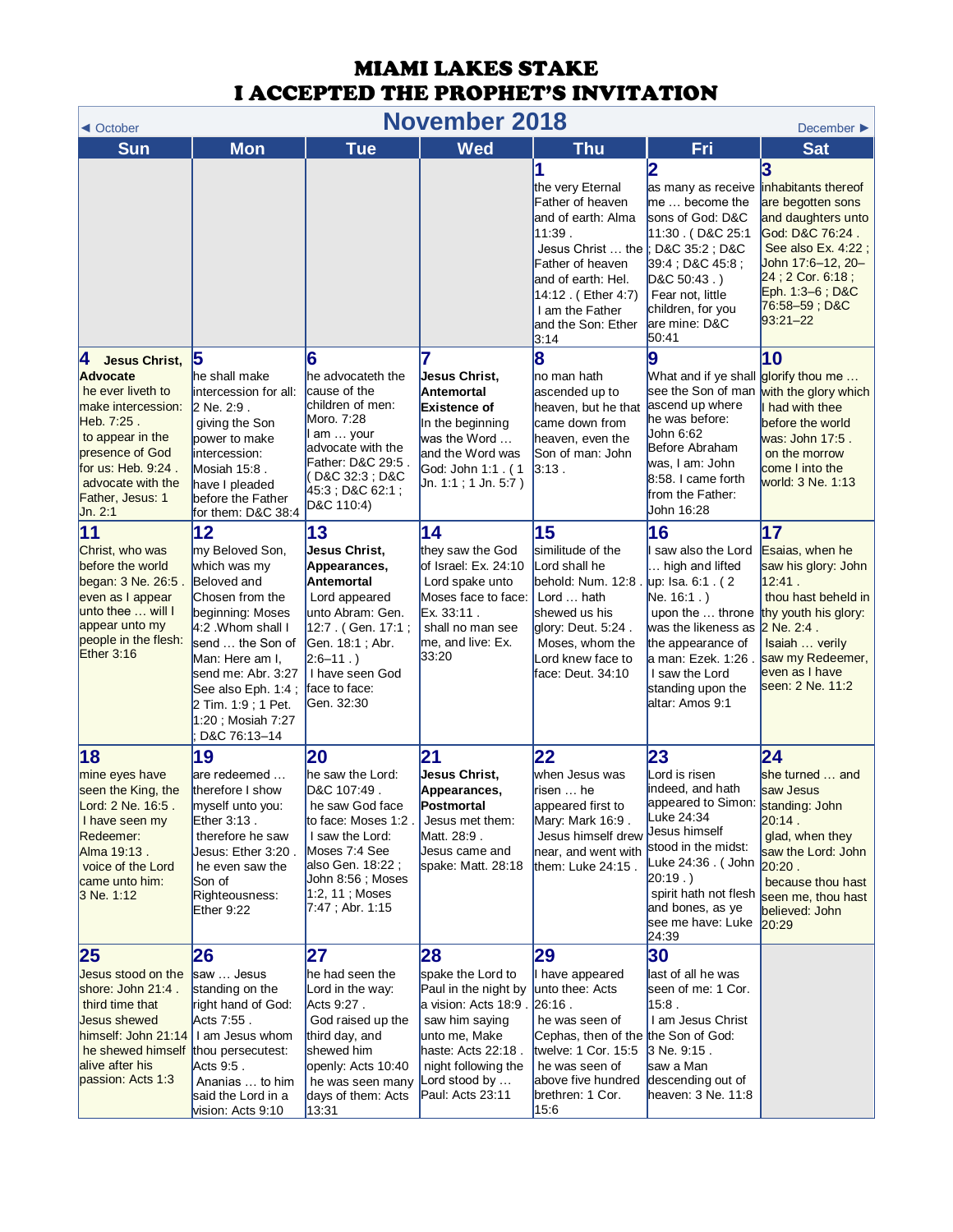| <b>December 2018</b><br>◀ November<br>January $\blacktriangleright$                                                                                                                                                   |                                                                                                                                                                                                            |                                                                                                                                                                                                                       |                                                                                                                                                                                               |                                                                                                                                                                           |                                                                                                                                                                                               |                                                                                                                                                                                                                          |
|-----------------------------------------------------------------------------------------------------------------------------------------------------------------------------------------------------------------------|------------------------------------------------------------------------------------------------------------------------------------------------------------------------------------------------------------|-----------------------------------------------------------------------------------------------------------------------------------------------------------------------------------------------------------------------|-----------------------------------------------------------------------------------------------------------------------------------------------------------------------------------------------|---------------------------------------------------------------------------------------------------------------------------------------------------------------------------|-----------------------------------------------------------------------------------------------------------------------------------------------------------------------------------------------|--------------------------------------------------------------------------------------------------------------------------------------------------------------------------------------------------------------------------|
| <b>Sun</b>                                                                                                                                                                                                            | <b>Mon</b>                                                                                                                                                                                                 | <b>Tue</b>                                                                                                                                                                                                            | <b>Wed</b>                                                                                                                                                                                    | <b>Thu</b>                                                                                                                                                                | Fri                                                                                                                                                                                           | <b>Sat</b>                                                                                                                                                                                                               |
|                                                                                                                                                                                                                       |                                                                                                                                                                                                            |                                                                                                                                                                                                                       |                                                                                                                                                                                               |                                                                                                                                                                           |                                                                                                                                                                                               | did see with their<br>eyes and did feel<br>with their hands: 3<br>Ne. 11:15. (3 Ne.<br>18:25.<br>multitude did see<br>and hear:<br>3 Ne. 17:25                                                                           |
| $\overline{\mathbf{2}}$<br>Jesus came and<br>stood in the midst:<br>3 Ne. 19:15.<br>Jesus again<br>showed himself: 3<br>Ne. 27:2.<br>I was visited of the<br>Lord: Morm. 1:15                                         | 3<br>have seen Jesus:<br>Ether 12:39.<br>Behold the<br>wounds which<br>pierced my side:<br>D&C 6:37<br>I am he who was<br>lifted up: D&C<br>45:52                                                          | 14<br>vou shall see me<br>and know that I am: standing upon the<br>D&C 67:10.<br>we saw him, even<br>on the right hand of<br>God: D&C 76:23<br>every soul who<br>forsaketh his sins<br>shall see my<br>face: D&C 93:1 | 5<br>We saw the Lord<br>breastwork:<br>D&C 110:2.<br>I will appear unto<br>my servants:<br>D&C 110:8                                                                                          | 6<br>When the Savior<br>shall appear we<br>shall see him: D&C<br>130:1.<br>Son of God<br>appeared,<br>declaring liberty:<br>D&C 138:18. (1<br>Pet. 3:18-19.)              | saw two<br>Personages,<br>whose brightness<br>and glory defy all<br>description: JS-H<br>1:17 .See also Rev.<br>$1:17$ ; Rev. 3:20;<br>Rev. 19:10; 3 Ne.<br>11:12: 3 Ne. 12:8 :<br>3 Ne. 17:4 | <b>Jesus Christ,</b><br><b>Ascension of</b><br>he was parted<br>from them, and<br>carried up into<br>heaven: Luke<br>24.51.<br>no man hath<br>ascended up to<br>heaven, but he that<br>came: John 3:13                   |
| $\boldsymbol{9}$<br>see the Son of man<br>ascend up where<br>he was before:<br>John 6:62.<br>I go unto my<br>Father: John 14:12<br>$($ John 14:28.)                                                                   | 10<br>Touch me not; for I<br>am not yet<br>ascended: John<br>$20:17$ .<br>same Jesus, which<br>is taken up from<br>vou: Acts 1:11                                                                          | 11<br>same also that<br>ascended up far<br>above all heavens:<br>Eph. 4:10.<br>received up into<br>glory: 1 Tim. 3:16                                                                                                 | 12<br>Christ should show<br>himself  after his<br>ascension:<br>3 Ne. 11:12.<br>departed from<br>them, and<br>ascended into<br>heaven:<br>3 Ne. 18:39                                         | 13<br>ascended into<br>heaven, to sit:<br>D&C 20:24.<br>See also Mosiah<br>18:2; Alma 40:20                                                                               | 14<br>Jesus Christ,<br><b>Atonement</b><br>through<br>blood that maketh<br>an atonement for<br>the soul: Lev. 17:11                                                                           | 15<br>Lord hath laid on<br>him the iniquity of<br>us all: Isa. 53:6 . (<br>Mosiah 14:6.)<br>by the blood of thy<br>covenant: Zech.<br>9:11 Himself took<br>our infirmities, and<br>bare our<br>sicknesses:<br>Matt. 8:17 |
| 16<br>Son of man came<br>to give his life a<br>ransom: Matt.<br>$20:28(1)$ Tim. 2:6.)<br>my blood  shed<br>for many for the<br>remission of sins:<br>Matt. 26:28.<br>my body which is<br>given for you: Luke<br>22:19 | 17<br>his sweat was as it<br>were great drops of<br>blood: Luke 22:44.<br>my flesh, which I<br>will give for the life<br>of the world: John<br>6:51.<br>I lay down my life<br>for the sheep: John<br>10:15 | 18<br>am the<br>resurrection, and<br>the life: John 11:25<br>if I be lifted up<br>will draw all men<br>unto me: John<br>12:32. (3 Ne.<br>$27:15.$ )                                                                   | 19<br>no man cometh<br>unto the Father, but<br>by me: John $14:6$<br>finished the work<br>which thou gavest<br>me to do: John<br>17:4.<br>for their sakes I<br>sanctify myself:<br>John 17:19 | 20<br>through this man is<br>preached<br>forgiveness of sins:<br>Acts 13:38 . (Acts<br>$13:38 - 41.$ )<br>Whom God hath<br>set forth to be a<br>propitiation:<br>Rom 3:25 | $\mathbf{21}$<br>justified by his<br>blood, we shall be<br>saved: Rom. 5:9.<br>Christ, by whom<br>we have now<br>received the<br>atonement: Rom.<br>$5:11$ . (Rom. 5:6-<br>$ 21\rangle$       | 22<br>spared not his own<br>Son, but delivered<br>him up for us: Rom.<br>8.32.<br>hath reconciled us<br>to himself by<br>Jesus: 2 Cor. 5:18.<br>reconcile both unto<br>God  by the<br>cross: Eph. 2:16                   |
| 23<br>obedient unto<br>death, even the<br>death of the cross:<br>Philip. 2:8<br>that he  should<br>taste death for<br>every man: Heb. 2:9                                                                             | 24<br>author of eternal<br>salvation unto all<br>them that obey:<br>Heb. 5:9                                                                                                                               | 25<br>this he did once,<br>when he offered up<br>himself: Heb. 7:27                                                                                                                                                   | 26<br>Christ was once<br>offered to bear the<br>sins of many:<br>Heb. 9:28                                                                                                                    | 27<br>Christ also suffered<br>for us: 1 Pet. 2:21.<br>his own self bare<br>our sins: 1 Pet.<br>2:24                                                                       | 28<br>Christ also hath<br>once suffered for<br>sins: 1 Pet. 3:18.<br>blood of Jesus<br>cleanseth us from<br>all sin: 1 Jn. 1:7                                                                | 29<br>he is the<br>propitiation for our<br>sins: 1 Jn. 2:2<br>he was manifested<br>to take away our<br>sins: 1 Jn. 3:5                                                                                                   |
| 30<br>sent his Son to be<br>the propitiation for<br>our sins: 1 Jn. 4:10<br>he was lifted up<br>upon the cross and<br>slain for the sins:<br>1 Ne. 11:33                                                              | 31<br>he offereth himself<br>a sacrifice for sin:<br>2 Ne. 2:7.<br>it must needs be<br>an infinite<br>atonement:<br>2 Ne. 9:7                                                                              |                                                                                                                                                                                                                       |                                                                                                                                                                                               |                                                                                                                                                                           |                                                                                                                                                                                               |                                                                                                                                                                                                                          |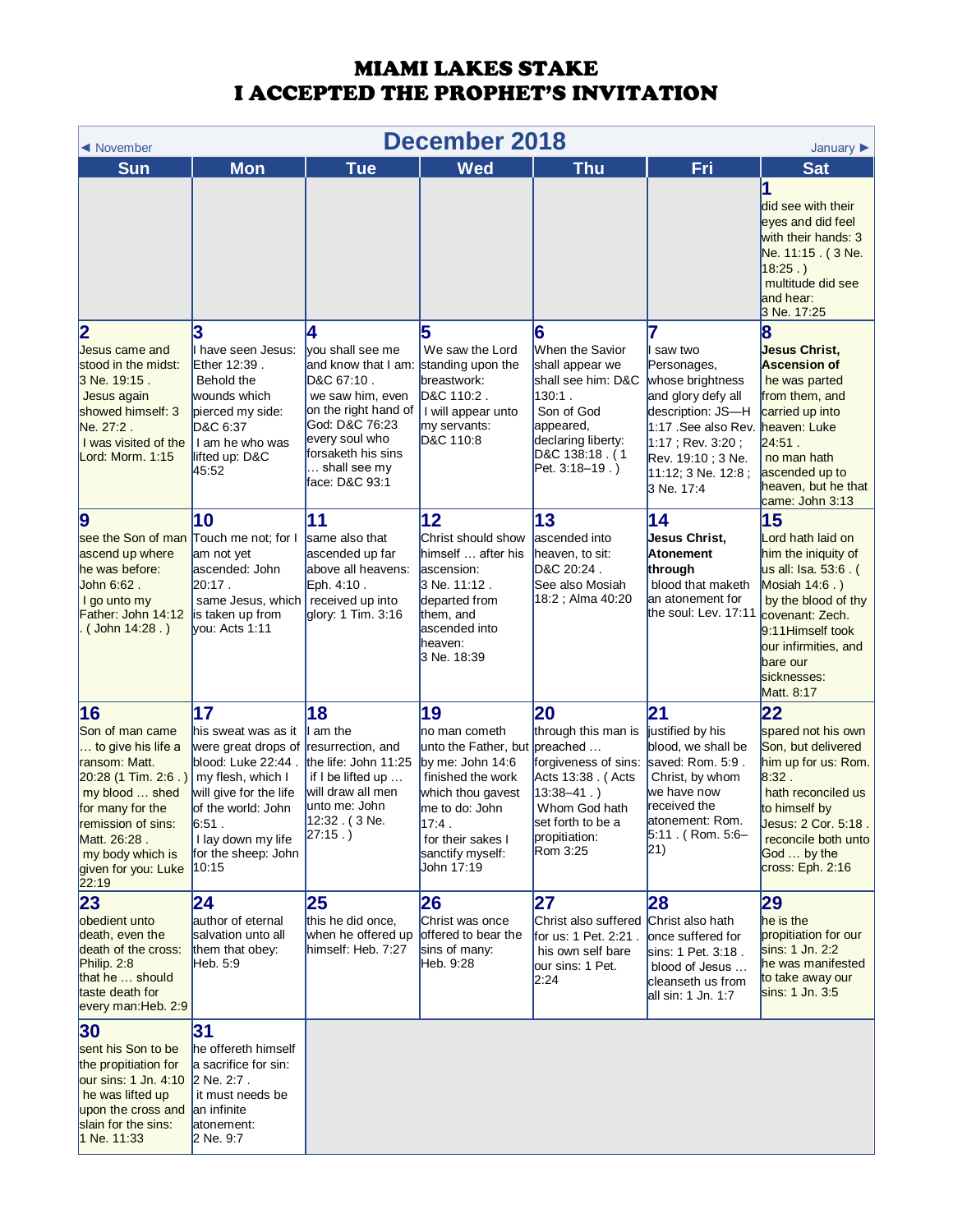<span id="page-4-0"></span>

| <b>January 2019</b><br>February $\blacktriangleright$<br>◀ December                                                                                                                            |                                                                                                                                                                                                                            |                                                                                                                                                                          |                                                                                                                                                                                                                         |                                                                                                                                                                                                  |                                                                                                                                                                                                                                                 |                                                                                                                                                                                                  |  |
|------------------------------------------------------------------------------------------------------------------------------------------------------------------------------------------------|----------------------------------------------------------------------------------------------------------------------------------------------------------------------------------------------------------------------------|--------------------------------------------------------------------------------------------------------------------------------------------------------------------------|-------------------------------------------------------------------------------------------------------------------------------------------------------------------------------------------------------------------------|--------------------------------------------------------------------------------------------------------------------------------------------------------------------------------------------------|-------------------------------------------------------------------------------------------------------------------------------------------------------------------------------------------------------------------------------------------------|--------------------------------------------------------------------------------------------------------------------------------------------------------------------------------------------------|--|
| Sun                                                                                                                                                                                            | <b>Mon</b>                                                                                                                                                                                                                 | <b>Tue</b>                                                                                                                                                               | <b>Wed</b>                                                                                                                                                                                                              | <b>Thu</b>                                                                                                                                                                                       | Fri                                                                                                                                                                                                                                             | <b>Sat</b>                                                                                                                                                                                       |  |
|                                                                                                                                                                                                |                                                                                                                                                                                                                            | may God raise<br>vou  from<br>everlasting death<br>by the<br>power of the<br>latonement:<br>2 Ne. 10:25.<br>great and eternal<br>plan of<br>deliverance:<br>2 Ne. 11:5   | 2<br>reconciled unto him come to a<br>through the<br>atonement of<br>Christ: Jacob 4:11<br>blood of Christ<br>atoneth for their<br>lsins: Mosiah 3:16                                                                   | 3<br>knowledge of<br>atonement which<br>has been prepared:<br>Mosiah 4:6.<br>were it not for the<br>atonement  they<br>must unavoidably<br>perish:<br>Mosiah 13:28                               | 4<br>thou shalt make his<br>soul an offering for<br>sin: Mosiah 14:10 .<br>take upon him the<br>pains and the<br>sicknesses:<br>Alma 7:11                                                                                                       | 5<br>he shall atone for<br>the sins of the<br>world: Alma 34:8.<br>the atonement<br>bringeth to pass<br>the resurrection:<br>Alma 42:23                                                          |  |
| 6<br>the atoning blood<br>of Jesus Christ:<br>Hel. 5:9.<br>God of the whole<br>earth  slain for<br>the sins of the<br>world: 3 Ne. 11:14                                                       | 7<br>saved, only through setteth at naught the<br>atonement: Moro.<br>8:20.<br>sanctified  through<br>the shedding of the<br>blood: Moro. 10:33<br>he suffered the pain<br>of all men: D&C<br>18:11                        | 8<br>I, God, have<br>suffered these<br>things for all:<br>D&C 19:16.<br>I Am, whose arm<br>of mercy hath<br>atoned for your<br>sins: D&C 29:1.                           | 9<br>by the virtue of the<br>blood which I have<br>spilt, have I<br>pleaded: D&C 38:4<br>behold the<br>sufferings and<br>death of him who<br>did no sin:<br>D&C 45:4                                                    | 10<br>little children are<br>holy  through the<br>atonement:<br>D&C 74:7.<br>Jesus  wrought<br>out this perfect<br>atonement: D&C<br>76:69                                                       | 11<br>the great atoning<br>sacrifice that was<br>made by the Son:<br>D&C 138:2.<br>a similitude of the<br>sacrifice of the Only See also Lev. 4:31<br>Begotten: Moses<br>$5.7$ .<br>Son of God hath<br>atoned for original<br>guilt: Moses 6:54 | 12<br>through the<br>Atonement of<br>Christ, all mankind<br>may be saved:<br>A of F 1:3.<br>Matt. 26:28; John<br>19:30                                                                           |  |
| 13<br><b>Jesus Christ,</b><br><b>Authority of</b><br>government shall<br>be upon his<br>shoulder: Isa. 9:6.<br>$(2$ Ne. 19:6.)                                                                 | $\overline{14}$<br>King shall reign<br>execute judgment<br>and justice: Jer. 23:5<br>given him dominion,<br>and glory, and a<br>kingdom: Dan. 7:14                                                                         | 15<br>Lord shall be king hath power on<br>over all the earth:<br>Zech. 14:9. (<br>Alma 5:50.)<br>he taught them<br>as one having<br>authority: Matt.<br>7:29 (Mark 1:22) | 16<br>earth to forgive<br>sins: Matt. 9:6.<br>tell you by what<br>authority I do these<br>things: Matt. 21:24<br>with authority<br>commandeth he:<br>Mark 1:27                                                          | 17<br>he ordained twelve: Word was with<br>Mark 3:14.<br>his word was with<br>power: Luke 4:32.<br>(John 17:2;<br>D&C 11:11)<br>All things are<br>delivered to me of<br>my Father:<br>Luke 10:22 | 18<br>God, and the Word<br>was God: John 1:1.<br>(John 1:1-5, 14.)<br>Father loveth the<br>Son, and hath<br>given all things into Father's name:<br>his hand: John 3:35 <mark>John 5:43</mark>                                                  | 19<br>hath committed all<br>judgment unto the<br>Son: John 5:22 (<br>John 5:27;<br>Jude 1:15.)<br>I am come in my                                                                                |  |
| 20<br>My doctrine is not<br>mine, but his that<br>sent me: John 7:16<br>I am from him, and<br>he hath sent me:<br>John 7:29. (John<br>$8:29$ ; John 17:18;<br>John 20:21 ; 3 Ne.<br>$27:13.$ ) | 21<br>This commandment<br>have I received of my<br>Father: John 10:18.<br>(John 12:49; John<br>14:31 Jesus, whom<br>thou hast anointed:<br>Acts 4:27 . he which<br>was ordained of God: 1:2<br>Acts 10:42.<br>Acts 17:31.) | 22<br>Lord both of the<br>dead and living:<br>Rom. 14:9.<br>spoken unto us<br>by his Son, whom 5:10 .because he<br>he hath<br>appointed:Heb.                             | 23<br>author of eternal<br>salvation: Heb. 5:9<br>Called of God an<br>high priest: Heb.<br>continueth ever,<br>hath an<br>unchangeable<br>priesthood: Heb.<br>$7:24$ . (Heb. $7:3$ .)                                   | 24<br>the right hand of<br>the throne:<br>Heb. 8:1.<br>author and finisher<br>of our faith: Heb.<br>12:2                                                                                         | 25<br>an high priest  on foreordained before<br>the foundation of<br>the world: 1 Pet.<br>1:20 . (Ether 3:14)<br>1 have the keys<br>of hell and of<br>death: Rev. 1:18                                                                          | 26<br>Lamb that was<br>slain to receive<br>power: Rev. 5:12.<br>kingdom of our<br>God, and the<br>power of his Christ:<br>Rev. 12:10.<br>he shall rule them<br>with a rod of iron:<br>Rev. 19:15 |  |
| 27<br>all men might<br>become subject<br>unto him: 2 Ne. 9:5<br>I  will be their<br>king: 2 Ne. 10:1<br>Christ was the<br>God, the Father of<br>all things:<br>Mosiah 7:27                     | 28<br>God himself shall<br>come down: Mosiah<br>$15:1$ .<br>Son of God, the<br>Father of heaven and<br>of earth: Hel. 14:12.<br>I am he that gave<br>the law: 3 Ne. 15:5                                                   | 29<br>Father command<br>me: 3 Ne. 15:16 .<br>3 Ne. 20:14 . )<br>this is mine<br>authority:<br>D&C 1:6.<br>I came by the<br>will of the Father:<br>D&C 19:24              | 30<br>This much did the reign with  power<br>according to the<br>will of the Father:<br>D&C 20:24.<br>Father gave me<br>of his fulness: D&C<br>93:4 received all<br>power, both in<br>heaven and on<br>earth: D&C 93:17 | 31<br>Priesthood, after<br>the Order of the<br>Son of God: D&C<br>107:3. (D&C<br>$124:123.$ )<br>by mine own<br>voice, and by the<br>voice of him that<br>sent me:<br>D&C 132:59                 |                                                                                                                                                                                                                                                 |                                                                                                                                                                                                  |  |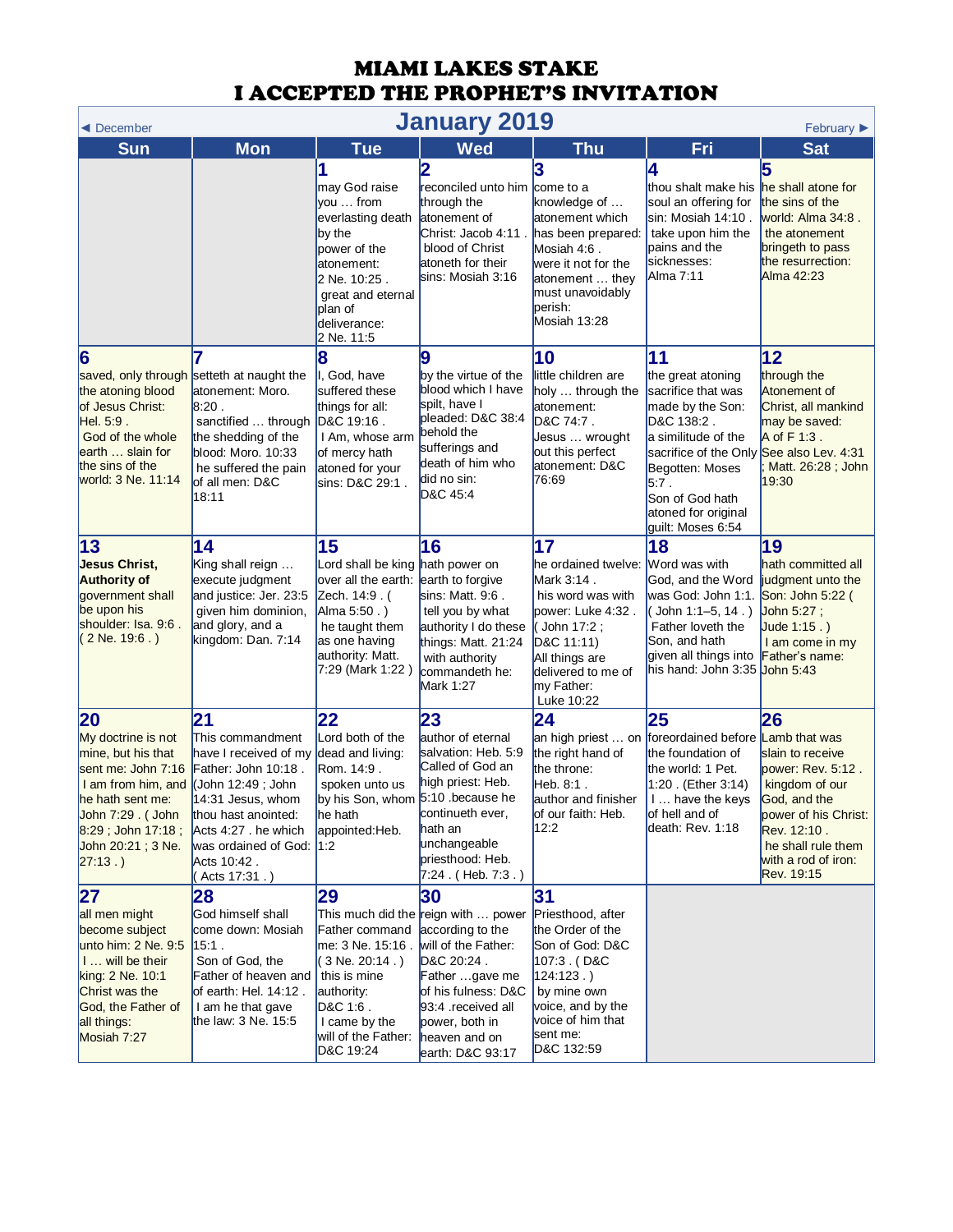| <b>February 2019</b><br>March $\blacktriangleright$<br>$\triangleleft$ January                                                                                                                                                                |                                                                                                                                                          |                                                                                                                                                                                                                      |                                                                                                                                                                                                                  |                                                                                                                                                                                                                     |                                                                                                                                                                                                                                                           |                                                                                                                                                                                                                                                         |  |
|-----------------------------------------------------------------------------------------------------------------------------------------------------------------------------------------------------------------------------------------------|----------------------------------------------------------------------------------------------------------------------------------------------------------|----------------------------------------------------------------------------------------------------------------------------------------------------------------------------------------------------------------------|------------------------------------------------------------------------------------------------------------------------------------------------------------------------------------------------------------------|---------------------------------------------------------------------------------------------------------------------------------------------------------------------------------------------------------------------|-----------------------------------------------------------------------------------------------------------------------------------------------------------------------------------------------------------------------------------------------------------|---------------------------------------------------------------------------------------------------------------------------------------------------------------------------------------------------------------------------------------------------------|--|
| <b>Sun</b>                                                                                                                                                                                                                                    | <b>Mon</b>                                                                                                                                               | <b>Tue</b>                                                                                                                                                                                                           | <b>Wed</b>                                                                                                                                                                                                       | <b>Thu</b>                                                                                                                                                                                                          | Fri                                                                                                                                                                                                                                                       | <b>Sat</b>                                                                                                                                                                                                                                              |  |
|                                                                                                                                                                                                                                               |                                                                                                                                                          |                                                                                                                                                                                                                      |                                                                                                                                                                                                                  |                                                                                                                                                                                                                     | 1<br>by the word of my<br>power, have I<br>created:<br>Moses 1:32<br>Jesus Christ, the<br>only name<br>whereby salvation<br>shall come: Moses<br>6:52.<br>See also Matt.<br>12:18 ; 3 Ne. 9:15 ;<br>Ether $3.14$ ; D&C<br>49:5 ; D&C 76:42 ;<br>Abr. 3:27 | 2<br><b>Jesus Christ,</b><br><b>Baptism of</b><br>cometh Jesus<br>unto John, to be<br>baptized, Matt.<br>$3:13$ (Mark 1:9;<br>Luke 3:21; 1 Ne.<br>11:27<br>can ye $\ldots$ be<br>baptized with the<br>baptism that I am<br>baptized with,<br>Mark 10:38 |  |
| $\overline{\mathbf{3}}$<br>I saw the Spirit<br>descending  it<br>abode upon him,<br>John 1:32.<br>in Bethabara  he<br>should baptize with<br>water, 1 Ne. 10:9.<br>if the Lamb of God<br>should have<br>need to be<br>baptized,<br>2 Ne. 31:5 | 4<br>Jesus Christ,<br>Betrayal of<br>assembly of the<br>wicked have<br>inclosed me,<br>Ps. 22:16.<br>hath lifted up his<br>heel against me,<br>Ps. 41:9. | 5<br>they weighed for<br>my price thirty<br>pieces of silver,<br>Zech.11:12<br>(Matt. 27:9).<br>was wounded in<br>the house of my<br>friends, Zech. 13:6.<br>Judas Iscariot,<br>who also betrayed<br>him, Matt. 10:4 | 6<br>Son of man shall<br>be betrayed into<br>the hands of men,<br>Matt. 17:22 (20:18).<br>Son of man is<br>betrayed to be<br>crucified, Matt. 26:2                                                               | 7<br>he sought<br>opportunity to<br>betray him, Matt.<br>26:16 (Mark 14:11;<br>Luke 22:6).<br>Son of man is<br>betrayed into the<br>hands of sinners,<br>Matt. 26:45<br>(Mark 14:41).                               | 8<br>I have betrayed the<br>innocent blood,<br>Matt. 27:4.<br>he knew that for<br>envy they had<br>delivered him,<br>Matt. 27:18<br>scribes and chief<br>priests  sought<br>how they might<br>destroy him,<br>Mark 11:18                                  | 9<br>he that betrayed<br>him had given them<br>a token, Mark<br>14:44.<br>Judas, betrayest<br>thou the Son of<br>man with a kiss,<br>Luke 22:48<br>one of you shall<br>betray me, John<br>13:21                                                         |  |
| 10<br>vieldeth himself<br>into the hands of<br>wicked men, 1 Ne.<br>19:10. See also 1<br>Ne. 11:32; 2 Ne.<br>6.9, D&C 45.53.                                                                                                                  | 11<br>Jesus Christ,<br><b>Birth of</b><br>virgin shall<br>conceive, and bear<br>a son, Isa. 7:14<br>(2 Ne. 17:14).                                       | 12<br>unto us a child is<br>born, Isa. 9:6 (2)<br>Ne. 19:6).<br>Beth-lehem  out<br>of thee shall he<br>come forth,<br>Micah 5:2.<br>virgin shall  bring<br>forth a son<br>Emmanuel,<br>Matt.1:23                     | 13<br>Jesus was born in<br>Bethlehem,<br>Matt. 2:1.<br>bring forth a son,<br>and shalt call his<br>name Jesus,<br>Luke 1:31.<br>unto you is born<br>this day $\dots$ a<br>Saviour, which is<br>Christ, Luke 2:11 | 14<br>Word was made<br>flesh, and dwelt<br>among us, John<br>1:14(1:3).<br>Jesus  made of<br>the seed of David,<br>Rom. 1:3.<br>God sent  Son,<br>Gal. 4:4.                                                         | 15<br>six hundred years<br>God raise up<br>among the Jews-<br>even a Messiah, 1<br>Ne. 10:4 (19:8; 2<br>Ne. 25:19).<br>mother of the Son<br>of God.<br>1 Ne. 11:18.                                                                                       | 16<br>signs given  of<br>his birth,<br>2 Ne. 26:3.<br>he shall be born of<br>Mary, at<br>Jerusalem,<br>Alma 7:10.<br>sign  before he<br>is born, Hel. 14:4.                                                                                             |  |
| 17<br>day that the Lord<br>should be born,<br>3 Ne. 1:19.<br>since the coming<br>of our Lord  in<br>the flesh,<br>D&C 20:1.<br>he came into the<br>world, even Jesus,<br>D&C 76:41                                                            | 18<br>made flesh my<br>tabernacle,<br>D&C 93:4.<br>Son  should<br>come in the<br>meridian of time,<br>Moses 5:57<br>$(6:57 - 62)$                        | 19<br><b>Jesus Christ,</b><br><b>Condescension of</b><br>humbleth himself<br>to behold $\dots$ the<br>earth, Ps. 113:6<br>gave my back to<br>the smiters,<br>lsa. 50:6.                                              | 20<br>Word was made<br>flesh, and dwelt<br>among us, John<br>1:14 (Rom. 9:5; 1<br>Tim. 3:16; Mosiah<br>15:2; D&C 20:26;<br>93:4; Moses 7:47).<br>he that came down<br>from heaven,<br>John 3:13                  | 21<br>came down from<br>heaven, not to do<br>mine own will, John<br>6:38.<br>God sending his<br>own Son in the<br>likeness of sinful<br>flesh, Rom. 8:3.<br>God sent forth his<br>Son, made of a<br>woman, Gal. 4:4 | 22<br>Jesus, who was<br>made a little lower<br>than the angels for<br>the suffering of<br>death, Heb. 2:9.<br>he that came by<br>water and blood,<br>$1$ Jn. 5:6                                                                                          | 23<br>Knowest thou the<br>condescension of<br>God, 1 Ne. 11:16.<br>behold the<br>condescension of<br>God, 1 Ne. 11:26                                                                                                                                   |  |
| 24<br>God of Abraham<br><b>yieldeth himself</b><br>into the hands of<br>wicked men,<br>1 Ne. 19:10.<br>Lord in his<br>condescension<br>unto the children,<br>2 Ne. 4:26                                                                       | 25<br>Son of God<br>suffereth according<br>to the flesh,<br>Alma 7:13.<br>my Redeemer;<br>and he shall  be<br>born of a woman,<br>Alma 19:13             | 26<br>shall take upon<br>me flesh and blood,<br>Ether $3:9$ .<br>he descended<br>below all things,<br>D&C 88:6                                                                                                       | 27<br>Son of Man hath<br>descended below<br>them all, D&C<br>122:8.<br>See also Isa. 53:2;<br>Mosiah 14:1-3;<br>3 Ne. 1:13                                                                                       | 28<br>Jesus Christ,<br>Creator<br>Let us make man in<br>our image,<br>Gen. 1:26<br>(Moses 2:26-27)                                                                                                                  |                                                                                                                                                                                                                                                           |                                                                                                                                                                                                                                                         |  |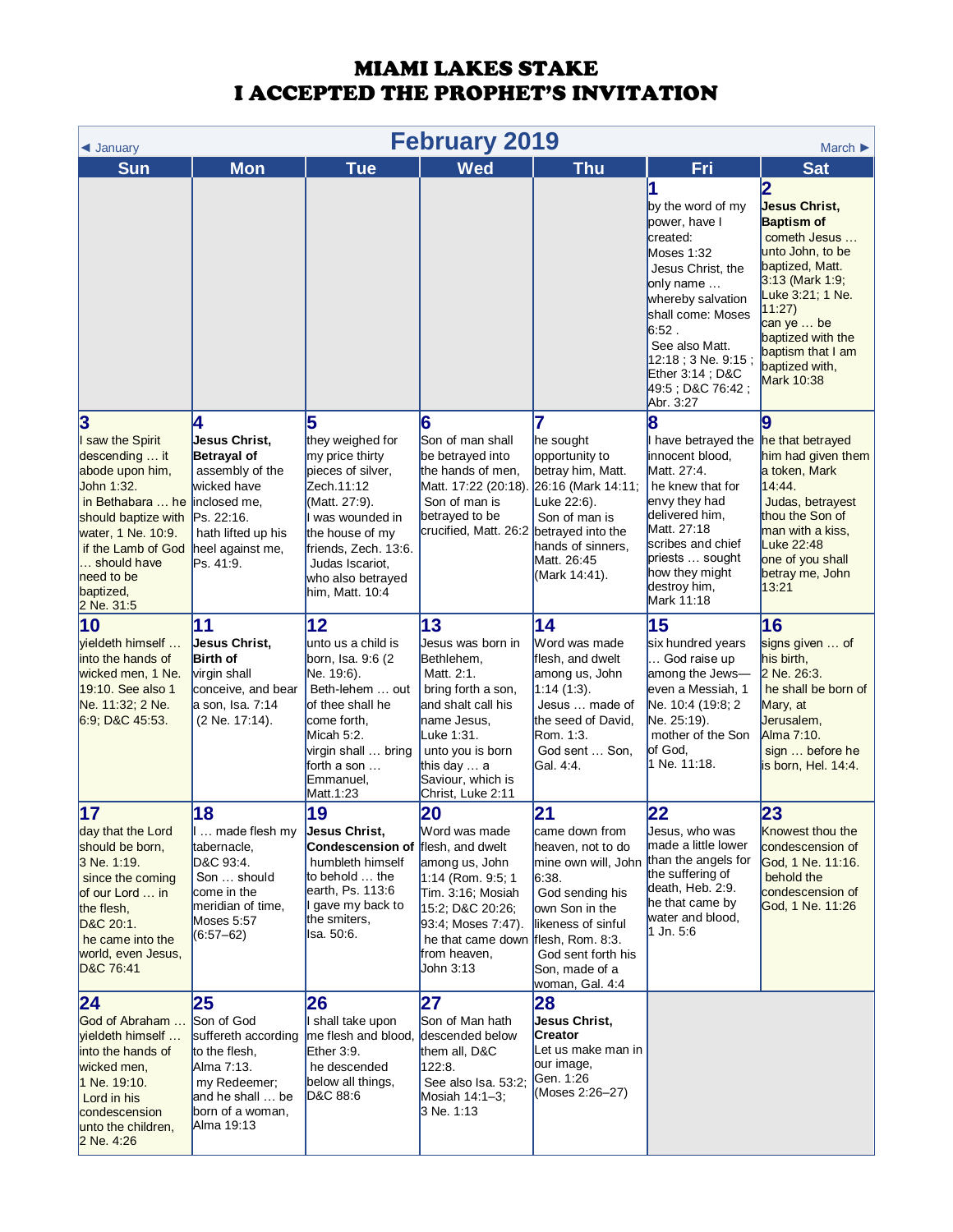| <b>March 2019</b><br>April ▶<br>◀ February                                                                                                                                                                                   |                                                                                                                                                                                              |                                                                                                                                                      |                                                                                                                                                                          |                                                                                                                                                                      |                                                                                                                                                                            |                                                                                                                                                                                                             |  |
|------------------------------------------------------------------------------------------------------------------------------------------------------------------------------------------------------------------------------|----------------------------------------------------------------------------------------------------------------------------------------------------------------------------------------------|------------------------------------------------------------------------------------------------------------------------------------------------------|--------------------------------------------------------------------------------------------------------------------------------------------------------------------------|----------------------------------------------------------------------------------------------------------------------------------------------------------------------|----------------------------------------------------------------------------------------------------------------------------------------------------------------------------|-------------------------------------------------------------------------------------------------------------------------------------------------------------------------------------------------------------|--|
| <b>Sun</b>                                                                                                                                                                                                                   | <b>Mon</b>                                                                                                                                                                                   | <b>Tue</b>                                                                                                                                           | <b>Wed</b>                                                                                                                                                               | <b>Thu</b>                                                                                                                                                           | Fri                                                                                                                                                                        | <b>Sat</b>                                                                                                                                                                                                  |  |
|                                                                                                                                                                                                                              |                                                                                                                                                                                              |                                                                                                                                                      |                                                                                                                                                                          |                                                                                                                                                                      | Lord  hast made<br>heaven and earth,<br>2 Kgs. 19:15 (Acts<br>14:15; Mosiah 4:2;<br>3 Ne. 9:15;<br>D&C 14:9)                                                               | Thine hands have<br>made me, Job<br>10.8.<br>when I laid the<br>foundations of the<br>earth, Job 38:4                                                                                                       |  |
| $\overline{\mathbf{3}}$<br>By the word of the<br>Lord were the<br>heavens made,<br>Ps. 33.6.<br>Lord, the Creator of<br>the ends of the<br>earth, Isa. 40:28.<br><b>Holy One of Israel</b><br>hath created it,<br>Isa. 41:20 | 4<br>Lord, he that<br>created the<br>heavens.<br>Isa. 42:5 (45:18).<br>redeemer  that<br>maketh all things,<br>lsa. 44:24.                                                                   | 5<br>I have made the<br>earth, and created<br>man upon it, Isa.<br>45:12<br>(1 Ne. 17:36).<br>I create new<br>heavens and a new<br>earth, Isa. 65:17 | 6<br>He hath made the<br>earth by his power,<br>Jer. 51:15.<br>he that formeth the $ 4.11$ .<br>mountains,<br>Amos 4:13                                                  | 7<br>All things were<br>made by him, John<br>1:3 (Col. 1:16; Rev.<br>world was made by<br>him, John 1:10<br>(D&C 93:9)                                               | 8<br>Hath not my hand<br>made all these<br>things, Acts 7:50<br>(Mosiah 4:9).<br>who created all<br>things by Jesus,<br>Eph. 3:9<br>(Hel. 14:12)                           | 9<br>after the image of<br>him that created<br>him, Col. 3:10.<br>his Son  by<br>whom also he<br>made the worlds,<br>Heb. 1:2                                                                               |  |
| 10<br>Lord  hast laid<br>the foundation of<br>the earth,<br>Heb. 1:10.<br>worlds were<br>framed by the word<br>of God, Heb. 11:3                                                                                             | 11<br>he had created our<br>first parents,<br>2 Ne. 2:15.<br>great Creator that<br>he suffereth<br>himself, 2 Ne. 9:5                                                                        | 12<br>Lord  created all<br>men. 2 Ne. 29:7<br>(Jacob 2:21;<br>Alma 1:4).<br>earth was created<br>by the power of his<br>word, Jacob 4:9              | 13<br>Jesus  the<br>Creator of all<br>things, Mosiah 3:8<br>(5:15; 26:23).<br>glory of him that<br>created you,<br>Mosiah 4:12                                           | 14<br>redemption of him<br>who created you,<br>Alma 5:15.<br>man have I<br>created after the<br>body of my spirit,<br>Ether 3:16                                     | 15<br>by the power of my<br>Spirit created I<br>them. D&C 29:31.<br>I am the same<br>which spake, and<br>the world was<br>made, D&C 38:3                                   | 16<br>who made the<br>heavens and all the<br>hosts, D&C 45:1.<br>by him  the<br>worlds are and<br>were created,<br>D&C 76:24                                                                                |  |
| 17<br>$he$ is in the sun $\ldots$<br>and the power<br>thereof by which it<br>was made,<br>D&C 88:7.<br>Have I not made<br>the earth.<br>D&C 117:6                                                                            | 18<br>by the Son I<br>created them,<br>Moses 1:33.<br>by mine Only<br>Begotten I created<br>these things,<br>Moses 2:1.<br>we will make an<br>earth whereon<br>these may dwell,<br>Abr. 3:24 | 19<br>Gods, organized<br>and formed the<br>heavens and the<br>earth, Abr. 4:1.<br>See also Job<br>26:13; 2 Pet. 3:5;<br>D&C 88:13; 104:17            | 20<br>Jesus Christ,<br><b>Crucifixion of</b><br>my God, why hast<br>thou forsaken me,<br>Ps. 22:1 (Mark<br>15:34).<br>they pierced my<br>hands and my feet,<br>Ps. 22:16 | 21<br>poured out his soul<br>unto death, Isa.<br>53:12 (Mosiah<br>$14:12$ ).<br>they shall look<br>upon me whom<br>they have pierced,<br>Zech. 12:10<br>(John 19:37) | $\overline{22}$<br>What are these<br>wounds in thine<br>hands, Zech. 13:6.<br>to mock, and to<br>scourge, and to<br>crucify him, Matt.<br>20:19 (2 Ne. 6:9;<br>Mosiah 3:9) | 23<br>Son of man is<br>betrayed to be<br>crucified, Matt.<br>26:2.<br>Let him be<br>crucified, Matt.<br>27:22 (Luke 23:23)<br>they crucified him,<br>Matt. 27:35 (Mark<br>15:15; John 19:16)                |  |
| 24<br>ye seek Jesus,<br>which was<br>crucified, Matt. 28:5 15:13 (John 19:6,<br>(Mark 16:6).<br>Son of man<br>must suffer many<br>things, and be set<br>at nought, Mark<br>9.12(9.31)                                        | 25<br>cried out again,<br>Crucify him, Mark<br>$(15)$ .<br>Calvary, there they $\vert$ if I be lifted from<br>crucified him, Luke<br>23:33                                                   | 26<br>condemned to<br>death, and have<br>crucified him, Luke<br>24:20.<br>the earth, John<br>12:32 (1 Ne. 11:33;<br>19:10; Moses 7:55)               | 27<br>knowest thou not<br>that I have power<br>to crucify, John<br>19:10.<br>bodies should not<br>remain upon the<br>cross, John 19:31<br>(Deut. 21:23)                  | 28<br>I shall see in his<br>hands the print of<br>the nails, John<br>20:25.<br>by wicked hands<br>have crucified and<br>slain, Acts 2:23<br>(Mosiah 15:7).           | 29<br>same Jesus, whom<br>ye have crucified,<br>Acts 2:36.<br>whom ye crucified,<br>whom God raised<br>from the dead,<br>Acts 4:10                                         | 30<br>Jesus, whom ye<br>slew and hanged<br>on a tree,<br>Acts 5:30.<br>we preach Christ<br>crucified,<br>1 Cor. 1:23.<br>not to know<br>anything  save<br>Jesus Christ, and<br>him crucified,<br>1 Cor. 2:2 |  |
| 31<br>they would not<br>have crucified the<br>Lord, 1 Cor. 2:8.<br>though he was<br>crucified through<br>weakness,<br>2 Cor. 13:4                                                                                            |                                                                                                                                                                                              |                                                                                                                                                      |                                                                                                                                                                          |                                                                                                                                                                      |                                                                                                                                                                            |                                                                                                                                                                                                             |  |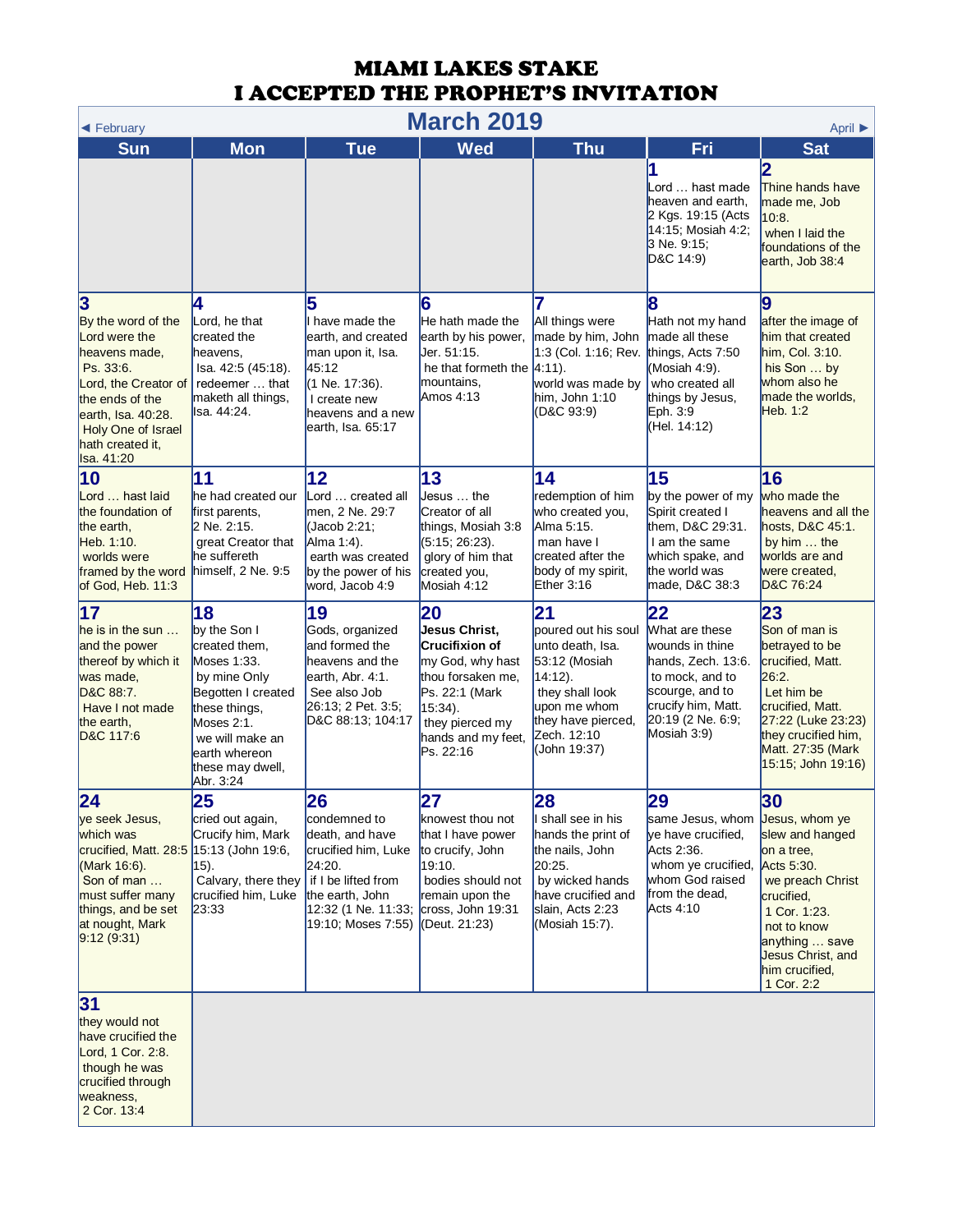| <b>April 2019</b><br>$May \triangleright$<br>$\triangleleft$ March                                                                                                                                                                |                                                                                                                                                                                                                    |                                                                                                                                                                                                                                                                             |                                                                                                                                                                                                                                        |                                                                                                                                                                                                                                                    |                                                                                                                                                                                                                         |                                                                                                                                                                                                                                                            |  |
|-----------------------------------------------------------------------------------------------------------------------------------------------------------------------------------------------------------------------------------|--------------------------------------------------------------------------------------------------------------------------------------------------------------------------------------------------------------------|-----------------------------------------------------------------------------------------------------------------------------------------------------------------------------------------------------------------------------------------------------------------------------|----------------------------------------------------------------------------------------------------------------------------------------------------------------------------------------------------------------------------------------|----------------------------------------------------------------------------------------------------------------------------------------------------------------------------------------------------------------------------------------------------|-------------------------------------------------------------------------------------------------------------------------------------------------------------------------------------------------------------------------|------------------------------------------------------------------------------------------------------------------------------------------------------------------------------------------------------------------------------------------------------------|--|
| <b>Sun</b>                                                                                                                                                                                                                        | <b>Mon</b>                                                                                                                                                                                                         | <b>Tue</b>                                                                                                                                                                                                                                                                  | <b>Wed</b>                                                                                                                                                                                                                             | <b>Thu</b>                                                                                                                                                                                                                                         | Fri                                                                                                                                                                                                                     | <b>Sat</b>                                                                                                                                                                                                                                                 |  |
|                                                                                                                                                                                                                                   | world is crucified<br>unto me, Gal. 6:14.<br>crucify to<br>themselves the<br>Son of God afresh,<br>Heb. 6:6.<br>where also our<br>Lord was crucified,<br>Rev. 11:8                                                 | they had slain the<br>Messiah,<br>1 Ne. 10:11.<br>stiffen their necks<br>against him, that he<br>be crucified,<br>2 Ne. 10:5.<br>they will crucify<br>him, 2 Ne. 25:13                                                                                                      | 3<br>he was wounded<br>for our<br>transgressions,<br>Mosiah 14:5.<br>prints of the nails<br>in my hands and<br>feet, D&C 6:37.<br>He was crucified.<br>D&C 20:23                                                                       | 4<br>Jesus was crucified<br>by sinful men,<br>D&C 21:9.<br>crucified for the<br>sins of the world,<br>D&C 35:2 (46:13;<br>$53:2; 54:1$ ).<br>I am Jesus that<br>was crucified,<br>D&C 45:52                                                        | Jesus, to be<br>crucified for the<br>world, D&C 76:41.<br>time intervening<br>between the<br>crucifixion and his<br>resurrection,<br>D&C 138:27                                                                         | 6<br>sacrifice of the Son<br>of God upon the<br>cross, D&C 138:35.<br>See also Deut.<br>21:23; Dan. 9:26;<br>Gal. 3:1                                                                                                                                      |  |
| 7<br>Jesus Christ,<br><b>Davidic Descent</b><br>lof<br>David was the son<br>of  Jesse,<br>1 Sam. 17:12.<br>I will stablish the<br>throne of his<br>kingdom for ever,<br>2 Sam. 7:13                                               | Thy seed will I<br>establish for ever,<br>Ps. 89:4.<br>fruit of thy body<br>will I set upon thy<br>throne, Ps. 132:11.<br>will I make the<br>horn of David to<br>bud, Ps. 132:17                                   | 9<br>upon the throne of<br>David, Isa. 9:7.<br>rod out of the stem<br>of Jesse, and a<br>Branch, Isa. 11:1<br>$(2$ Ne. 21:1)<br>will raise unto<br>David a righteous<br>Branch, Jer. 23:5                                                                                   | 10<br>cause the Branch<br>to grow up unto<br>David, Jer. 33:15.<br>generation of<br>Jesus Christ, the<br>son of David,<br>Matt. 1:1.<br>Is not this the son<br>of David,<br>Matt. 12:23                                                | 11<br>whose son is he<br>The Son of David,<br>Matt. 22:42.<br>God shall give<br>unto him the throne<br>of his father David,<br>Luke 1:32                                                                                                           | 12<br>Christ cometh of<br>the seed of David,<br>John 7:42<br>(Rom. 1:3).<br>of the fruit of his<br>loins  he would<br>raise up Christ,<br>Acts 2:30                                                                     | 13<br>Of this man's seed<br>hath God  raised<br>unto Israel a<br>Saviour, Jesus,<br>Acts 13:23.<br>root of Jesse, and<br>he that shall rise to<br>reign, Rom. 15:12                                                                                        |  |
| 14<br>I am the root and<br>the offspring of<br>David, Rev. 22:16.<br>Who is the Stem of<br>Jesse spoken of,<br>D&C 113:1.<br>See also 1 Sam.<br>16:1; Ps. 89:27;<br>Isa. 4:2; Luke 3:23                                           | 15<br>Jesus Christ.<br>Death of<br>righteous hath<br>hope in his death,<br>Prov. 14:32<br>He will swallow up<br>death in victory,<br>lsa. 25:8                                                                     | 16<br>made his grave<br>with the wicked,<br>and with the rich in<br>his death, Isa. 53:9<br>(Mosiah 14:9).<br>poured out his soul<br>unto death, Isa.<br>53:12<br>(Mosiah 14:12).<br>I will redeem them<br>from death: O<br>death, I will be thy<br>plagues,<br>Hosea 13:14 | 17<br>Son of man be<br>three days and<br>three nights in<br>earth, Matt. 12:40.<br>no sign be given<br>but the sign of<br>the prophet Jonas,<br>Matt. 16:4.<br>Son of man shall<br>be betrayed<br>condemn him to<br>death, Matt. 20:18 | 18<br>said, He is guilty of<br>death, Matt. 26:66.<br>witness against<br>Jesus to put him to<br>death, Mark 14:55.<br>spake of his<br>decease which he<br>should accomplish,<br>Luke 9:31<br>signifying what<br>death he should<br>die, John 12:33 | 19<br>having loosed the<br>pains of death,<br>Acts 2:24.<br>reconciled to God<br>by the death of his<br>Son, Rom. 5:10.<br>Christ was raised<br>up from the dead,<br>Rom. 6:4<br>if we be dead with<br>Christ, Rom. 6:8 | 20<br>ye do shew the<br>Lord's death till he<br>come, 1 Cor.<br>11:26.<br>Christ died for our<br>sins, 1 Cor. 15:3.<br>humbled himself,<br>and became<br>obedient unto<br>death, Philip. 2:8.<br>Jesus Christ, who<br>hath abolished<br>death, 2 Tim. 1:10 |  |
| 21<br>Jesus, who was<br>made a little lower<br>than the angels for<br>the suffering of<br>death, Heb. 2:9.<br>by means of death<br>receive the<br>promise of eternal<br>inheritance,<br>Heb. 9:15                                 | 22<br>but to death in the<br>flesh, but<br>quickened by the<br>Spirit, 1 Pet. 3:18.<br>I am he that liveth,<br>and was dead,<br>Rev. 1:18<br>three days of<br>darkness  sign<br>given of his death,<br>1 Ne. 19:10 | 23<br>suffereth  and die becoming subject<br>for all men,<br>2 Ne. 9:5.<br>Messiah hath risen<br>from the dead,<br>2 Ne. 25:14.<br>signs given unto<br>my people of  his<br>death, 2 Ne. 26:3                                                                               | 24<br>even unto death,<br>Mosiah 15:7.<br>sting of death is<br>swallowed up in<br>Christ, Mosiah 16:8                                                                                                                                  | 25<br>redemption<br>brought to pass<br>through $\ldots$<br>sufferings,<br>and death of Christ, Alma 11:42.<br>Mosiah 18:2<br>(Alma 21:9).<br>he will take upon<br>him death,<br>Alma 7:12                                                          | 26<br>death of Christ<br>shall loose the<br>bands of this<br>temporal death,<br>holding forth  his sufferings,<br>sufferings and<br>death, Alma 16:19.<br>sufferings and<br>death of Christ<br>atone, Alma 22:14        | 27<br>give  a sign of<br>his death,<br>Hel. 14:14.<br>did testify boldly of<br>his death and<br>3 Ne. 6:20.<br>for such I have laid<br>down my life,<br>3 Ne. 9:22                                                                                         |  |
| 28<br>sign had been<br>given concerning<br>his death,<br>3 Ne. 11:2.<br>death of Christ<br>bringeth to pass<br>the resurrection,<br>Morm. 9:13.<br>may his sufferings<br>and death  rest in D&C 45:4.<br>your mind,<br>Moro. 9:25 | 29<br>Redeemer suffered<br>death in the flesh,<br>D&C 18:11.<br>He was crucified,<br>died, and rose<br>again, D&C 20:23<br>sufferings and<br>death of him who<br>did no sin,<br>See also Jonah<br>1:17; Col. 1:22  | 30<br>Jesus Christ,<br><b>Divine Sonship</b><br>Thou art my Son,<br>Ps. 2:7 (Acts 13:33;<br>Heb. 1:5; 5:5)<br>a virgin shall<br>conceive, and bear<br>a son, Isa. 7:14<br>(2 Ne. 17:14).                                                                                    |                                                                                                                                                                                                                                        |                                                                                                                                                                                                                                                    |                                                                                                                                                                                                                         |                                                                                                                                                                                                                                                            |  |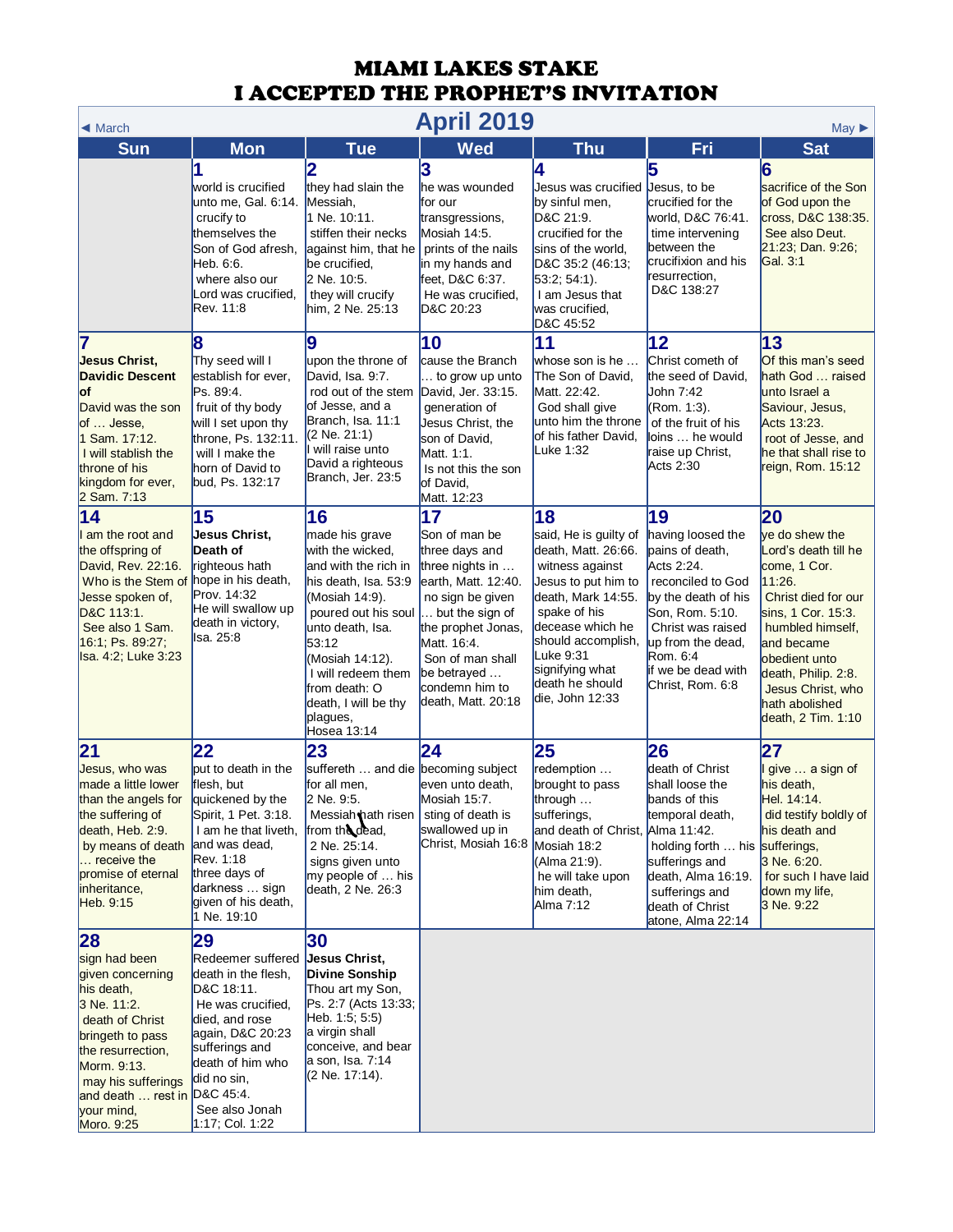| <b>May 2019</b><br>$\triangle$ April                                                                                                                                                                                             |                                                                                                                                                                                                                                                                           |                                                                                                                                                                                                      |                                                                                                                                                                                                  |                                                                                                                                                                                                                                                                                            |                                                                                                                                                                                                                          |                                                                                                                                                                                                                                  |
|----------------------------------------------------------------------------------------------------------------------------------------------------------------------------------------------------------------------------------|---------------------------------------------------------------------------------------------------------------------------------------------------------------------------------------------------------------------------------------------------------------------------|------------------------------------------------------------------------------------------------------------------------------------------------------------------------------------------------------|--------------------------------------------------------------------------------------------------------------------------------------------------------------------------------------------------|--------------------------------------------------------------------------------------------------------------------------------------------------------------------------------------------------------------------------------------------------------------------------------------------|--------------------------------------------------------------------------------------------------------------------------------------------------------------------------------------------------------------------------|----------------------------------------------------------------------------------------------------------------------------------------------------------------------------------------------------------------------------------|
| <b>Sun</b>                                                                                                                                                                                                                       | <b>Mon</b>                                                                                                                                                                                                                                                                | <b>Tue</b>                                                                                                                                                                                           | <b>Wed</b>                                                                                                                                                                                       | <b>Thu</b>                                                                                                                                                                                                                                                                                 | Fri                                                                                                                                                                                                                      | <b>Sat</b>                                                                                                                                                                                                                       |
|                                                                                                                                                                                                                                  |                                                                                                                                                                                                                                                                           |                                                                                                                                                                                                      | unto us a son is<br>qiven, Isa. 9:6 (2<br>Ne. 19:6). This is<br>my beloved Son,<br>Matt. 3:17 (17:5;<br>Mark 9:7; Luke<br>9:35; 2 Pet. 1:17; 2<br>Ne. 31:11; 3 Ne.<br>$11:7;$ JS-H 1:17)         | 2<br>If thou be the Son<br>of God, command<br>that these stones<br>be made bread,<br>Matt. 4:3 (4:6;<br>26:63; 27:40; Luke<br>4:3, 9; 22:70;<br>Hel. 16:18).                                                                                                                               | 3<br>thou art the Son of<br>God, Matt. 14:33<br>(27:54; Mark 3:11;<br>5:7; 15:39; Luke<br>4:41; 8:28; John<br>1:34, 49; Rom. 1:4; 42:1; 55:2; 68:25)<br>Gal. 2:20; Alma<br>11:32; 36:18.                                 | 4<br>Thou art the Christ.<br>the Son of the<br>living God, Matt.<br>16:16 (John 6:69;<br>11:27; D&C 14:9;                                                                                                                        |
| 5<br>I am the Son of<br>God, Matt. 27:43<br>(John 10:36; 3 Ne.<br>9:15; 20:31; D&C<br> 6:21; 10:57; 11:28;<br>45:52; 68:6<br>nations, baptizing<br>them in the name<br>of the Father, and<br>of the Son,<br>Matt. 28:19          | 6<br>Jesus Christ, the<br>Son of God, Mark<br>$1:1$ (John 20:31;<br>Acts 8:37; 9:20; 2<br>Cor. 1:19; Heb.<br>4:14; 1 Jn. 4:15;<br>5.5; 2 Ne. 25:19;<br>Mosiah 3:8; Alma<br>36:17; Hel. 3:28; 3<br>Ne. 5:13, 26; 9:15;<br>D&C 6:21; 35:2;<br>36:8; 46:13; 50:27;<br>52:44) | Jesus, thou Son of<br>the most high God,<br>Mark 5:7.<br>Art thou the Christ,<br>the Son of the<br>Blessed, Mark<br>14:61.<br>called the Son of<br>the Highest,<br>Luke 1:32                         | 8<br>holy thing  born<br>of thee shall be<br>called the Son of<br>God, Luke 1:35<br>(Mosiah 15:2;<br>Morm. 5:14;<br>D&C 93:14)                                                                   | 9<br>glory as of the only<br>begotten of the<br>Father, John 1:14<br>(2 Ne. 25:12; Jacob<br>4:5, 11; Alma 5:48;<br>12:33; 13:5; D&C<br>20:21; 29:42; 49:5;<br>76:25; Moses 1:33;<br>2:1, 26; 3:18; 5:9).<br>God so loved the<br>world, that he gave<br>his only begotten<br>Son, John 3:16 | 10<br>Father loveth the<br>Son, and hath<br>given all things,<br>John 3:35.<br>hath he given to<br>the Son to have life<br>in himself,<br>John 5:26                                                                      | 11<br>Dost thou believe<br>on the Son of God,<br>John 9:35 (1 Jn.<br>5:10, 13; 2 Ne.<br>25:16; Mosiah 4:2;<br>Alma 33:14, 22;<br>Hel. 14:8; Morm.<br>7:5; Ether 12:18).<br>Son of God might<br>be glorified,<br>John 11:4        |
| 12<br>that the Father may as my Father hath<br>be glorified in the<br>Son, John 14:13.<br>Father  glorify<br>thy Son, John 17:1.<br>ought to die,<br>because he made<br>himself the Son of<br>God, John 19:7                     | 13<br>sent me, even so<br>send I you, John<br>20:21.<br>God of our fathers,<br>hath glorified his<br>Son, Acts 3:13.<br>having raised up<br>his Son Jesus,<br>Acts 3:26                                                                                                   | 14<br>Thou art my Son,<br>this day have I<br>begotten thee,<br>Acts 13:33.<br>God sending his<br>own Son in the<br>likeness of sinful<br>flesh, Rom. 8:3                                             | 15<br>to be conformed to<br>the image of his<br>Son, Rom. 8:29.<br>He that spared not<br>his own Son, Rom.<br>8:32.<br>glorify God, even<br>the Father of our<br>Lord Jesus Christ,<br>Rom. 15:6 | 16<br>God sent forth his<br>Son, Gal. 4:4.<br>knowledge of the<br>Son of God, unto a<br>perfect man, Eph.<br>4:13 (1 Jn. 5:20).<br>translated us into<br>the kingdom of his<br>dear Son, Col. 1:13                                                                                         | 17<br>to wait for his Son<br>from heaven, 1<br>Thes. 1:10<br>by his Son, whom<br>he hath appointed<br>heir, Heb. 1:2.<br>Though he were a<br>Son, yet learned he<br>obedience, Heb.<br>5:8 (D&C 93:13)                   | 18<br>antichrist, that<br>denieth the Father<br>and the Son, 1 Jn.<br>2:22.<br>For this purpose<br>the Son of God<br>was manifested, 1<br>Jn. 3:8.<br>we should believe<br>on the name of his<br>Son Jesus Christ,<br>1 Jn. 3:23 |
| 19<br>sent his Son to be<br>the propitiation for<br>our sins, 1 Jn. 4:10. 1 Jn. 5:12.<br>Father sent the<br>Son to be the<br>Saviour of the<br>world, 1 Jn. 4:14.<br>eternal life, and<br>this life is in his<br>Son, 1 Jn. 5:11 | 20<br>He that hath the<br>Son hath life,<br>Son of God was<br>the Messiah who<br>should come,<br>1 Ne. 10:17.<br>bear record that it<br>is the Son of God,<br>1 Ne. 11:7                                                                                                  | $\mathbf{21}$<br>virgin  mother of<br>the Son of God, 1<br>Ne. 11:18.<br>Behold the Lamb<br>of God, yea, even<br>the Son of the<br>Eternal Father, 1<br>Ne. 11:21 (13:40)                            | 22<br>I beheld the Son of<br>God going forth, 1<br>Ne. 11:24.<br>called the Son of<br>God, Mosiah 15:2.<br>conceived by the<br>power of God,<br>Mosiah 15:3                                      | 23<br>testimony of Jesus<br>Christ, the Son of<br>God, Alma 6:8<br>(33:17; Hel. 8:14).<br>Is the Son of God<br>the very Eternal<br>Father, Alma<br>11:38.<br>look forward on<br>the Son of God,<br>Alma 13:16                                                                              | $\overline{24}$<br>coming of Christ,<br>who is taught by us<br>to be the Son of<br>God, Alma 34:2<br>$(34:5)$ .<br>church of the<br>Firstborn, D&C<br>76:54 (88:5; 93:21)                                                | 25<br>called the Son of<br>God, because he<br>received not of the<br>fulness at the first,<br>D&C 93:14<br>my Beloved Son<br>from the beginning,<br>Moses 4:2.<br>We believe  in<br>His Son, Jesus<br>Christ, A of F 1:1         |
| 26<br><b>Jesus Christ,</b><br><b>Exemplar</b><br>Follow me, and I<br>will make you<br>fishers of men,<br>Matt. 4:19.<br>take up his cross,<br>and follow me,<br>Mark 8:34 (10:21;<br>Luke 9:23;<br>D&C 56:2)                     | 27<br>My sheep  follow<br>me, John 10:27.<br>given you an<br>example  do as I<br>have done,<br>John 13:15. I am<br>the way, John 14:6<br>what is that to<br>thee? follow thou<br>me, John 21:22                                                                           | 28<br>Be ye therefore<br>followers of God,<br>Eph. 5:1.<br>was in all points<br>tempted like as we<br>are, Heb. 4:15.<br>yet learned he<br>obedience by the<br>things which he<br>suffered, Heb. 5:8 | 29<br>Christ  an<br>example, that ye<br>should follow his<br>steps, 1 Pet. 2:21.<br>as he is, so are<br>we, 1 Jn. 4:17.<br>the example of the<br>Son of the living<br>God, 2 Ne. 31:16           | 30<br>be perfect even as<br>I, 3 Ne. 12:48.<br>always observe to<br>do, even as I have<br>done, 3 Ne. 18:6.<br>set an example for<br>you, 3 Ne. 18:16<br>that which ye have<br>seen me do even<br>that shall ye do,<br>3 Ne. 27:21                                                         | 31<br>what manner of<br>men ought ye to<br>be? $\ldots$ even as I<br>am, 3 Ne. 27:27.<br>true followers of<br>his Son  we shall<br>be like him, Moro.<br>7:48.<br>even one in me as<br>am one in the<br>Father, D&C 35:2 |                                                                                                                                                                                                                                  |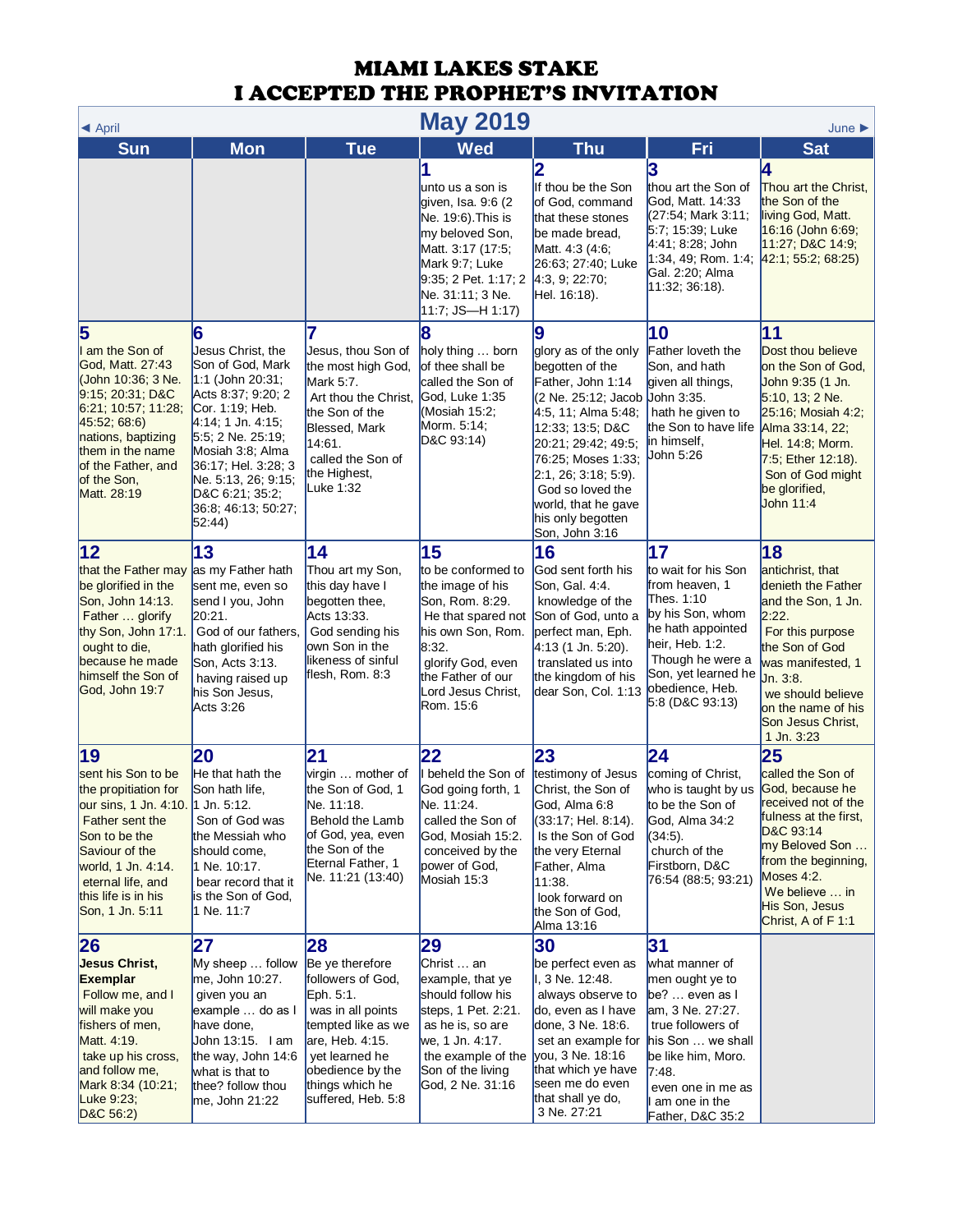| <b>June 2019</b><br>$\triangleleft$ May                                                                                                                                                                                                                       |                                                                                                                                                                                                                                                       |                                                                                                                                                                                                                                   |                                                                                                                                                                                                                                       |                                                                                                                                                                                                                                                    |                                                                                                                                                                                                                                                                |                                                                                                                                                                                                                                                                      |
|---------------------------------------------------------------------------------------------------------------------------------------------------------------------------------------------------------------------------------------------------------------|-------------------------------------------------------------------------------------------------------------------------------------------------------------------------------------------------------------------------------------------------------|-----------------------------------------------------------------------------------------------------------------------------------------------------------------------------------------------------------------------------------|---------------------------------------------------------------------------------------------------------------------------------------------------------------------------------------------------------------------------------------|----------------------------------------------------------------------------------------------------------------------------------------------------------------------------------------------------------------------------------------------------|----------------------------------------------------------------------------------------------------------------------------------------------------------------------------------------------------------------------------------------------------------------|----------------------------------------------------------------------------------------------------------------------------------------------------------------------------------------------------------------------------------------------------------------------|
| <b>Sun</b>                                                                                                                                                                                                                                                    | <b>Mon</b>                                                                                                                                                                                                                                            | <b>Tue</b>                                                                                                                                                                                                                        | <b>Wed</b>                                                                                                                                                                                                                            | <b>Thu</b>                                                                                                                                                                                                                                         | Fri                                                                                                                                                                                                                                                            | July $\blacktriangleright$<br><b>Sat</b>                                                                                                                                                                                                                             |
|                                                                                                                                                                                                                                                               |                                                                                                                                                                                                                                                       |                                                                                                                                                                                                                                   |                                                                                                                                                                                                                                       |                                                                                                                                                                                                                                                    |                                                                                                                                                                                                                                                                | Jesus Christ,<br><b>Family of</b><br>his mother and his<br>brethren stood<br>without, Matt. 12:46<br>(Mark 3:31;<br>Luke 8:19)                                                                                                                                       |
| 2 is not his mother<br>called Mary? and<br>his brethren.<br>James, and Joses,<br>and Simon, and<br>Judas, Matt. 13:55<br>(Mark 6:3).<br>went down to<br>Capernaum, he,<br>and his mother,<br>and his brethren,<br>John 2:12                                   | 3 saith he to the<br>disciple, Behold thy Firstborn<br>mother, John<br>19:27.<br>continued with one<br>accord  with<br>Mary the mother of<br>Jesus, and with his<br>brethren, Acts 1:14<br>saw I none, save<br>James the Lord's<br>brother, Gal. 1:19 | 14<br>Jesus Christ,<br>I will make him my<br>firstborn, Ps. 89:27.<br>I the Lord, the first,<br>sa. 41:4. In the<br>beginning was the<br>Word, John 1:1<br>his Son, that he<br>might be the<br>firstborn among<br>many, Rom. 8:29 | $5$ the image of the<br>invisible God. the<br>firstborn, Col. 1:15.<br>he is $\dots$ the<br>firstborn from the<br>dead, Col. 1:18.<br>he bringeth in the<br>firstbegotten into<br>the world, Heb. 1:6                                 | <b>6</b> To the general<br>assembly and<br>church of the<br>firstborn, Heb.<br>12:23 (D&C 76:54,<br>94; 77:11; 78:21;<br>88:5). I am Alpha<br>and Omega, the<br>first and the last,<br>Rev. 1:11 (22:13; 3<br>Ne. 9:18; D&C<br>38:1; 107:19)       | $\overline{7}$ the Amen  the<br>beginning of the<br>creation of God,<br>Rev. 3:14.<br>The Father having<br>raised me up unto<br>you first, 3 Ne.<br>20:26.<br>I was  with the<br>Father, and am the<br>Firstborn,<br>D&C 93:21                                 | 18<br>am the first and<br>the last, D&C<br>110:4.<br>mine Only<br>Begotten, which<br>was with me from<br>the beginning,<br>Moses 2:26                                                                                                                                |
| $\boldsymbol{9}$<br><b>Jesus Christ,</b><br>Foreordained<br>not sent but unto<br>the lost sheep of<br>Israel, Matt. 15:24.<br>I go unto him that<br>sent me,<br>John 7:33 (16:5)<br>Christ glorified not<br>himself to be made<br>an high priest,<br>Heb. 5:5 | 10<br>.foreordained<br>before the<br>foundation of the<br>world, 1 Pet. 1:20<br>$(Rev. 13.8)$ .he who<br>was prepared from<br>the foundation of<br>the world, Ether<br>3:14 my Beloved<br>and Chosen from<br>the beginning,<br>Moses 4:2              | 11<br>Lord said: I will<br>send the first,<br>Abr. 3:27.<br>See also Gen.<br>$3:15$ ; Job 19:25;<br>lsa. 25:8–9; 26:19;<br>Hosea 13:14; John<br>1:1; 17:5, 24;<br>Mosiah $3:5$ ; 3 Ne.<br>$9:15$ ; D&C 76:13;<br>93:21            | 12<br>Jesus Christ.<br>Glory of<br>I beseech thee,<br>shew me thy glory,<br>Ex. 33:18.<br>glory of the Lord<br>filled the<br>tabernacle, Ex.<br>40:34.<br>whole earth is full<br>of his glory, Isa. 6:3<br>(2 Ne. 16:3)               | 13 Jesus Christ,<br>Glory of<br>I beseech thee,<br>shew me thy glory,<br>Ex. 33:18.<br>glory of the Lord<br>filled the<br>tabernacle, Ex.<br>40:34.<br>whole earth is full<br>of his glory, Isa. 6:3<br>$(2$ Ne. 16:3)                             | 14<br>glory of the Lord<br>shall be revealed,<br>Isa. 40:5.his glory<br>shall be seen upon<br>thee, $Isa. 60:2.$<br>appearance of the<br>likeness of the<br>glory of the Lord,<br>Ezek. 1:28.<br>Lord  will be the<br>glory in the midst,<br>Zech. 2:5         | 15<br>Son of man shall<br>come in the glory of<br>his Father, Matt.<br>16:27.transfigured<br>before them: and<br>his face did shine,<br>Matt. 17:2.<br>see the Son of<br>man coming<br>with power and<br>great glory, Matt.<br>$24:30$ (JS-M 1:36)                   |
| 16<br>beheld his glory,<br>the glory as of the<br>only begotten, John<br>$1:14.$ glorify thou<br>$me$ with the<br>glory which I had,<br>John 17:5.he<br>received from God<br>honour and glory, 2<br>Pet. 1:17.                                                | 17<br>his eyes were as a<br>flame of fire, Rev.<br>$1:14$ Holy One of<br>Israel must reign in<br>great glory,<br>1 Ne. 22:24.<br>I have beheld his<br>glory, 2 Ne. 1:15<br>(D&C 93:11)                                                                | 18<br>Christ will<br>show unto you,<br>with power and<br>great glory, 2 Ne.<br>33:11.<br>we had a hope of<br>his glory, Jacob<br>4:4.Son of God<br>cometh in his glory,<br>Alma 5:50.                                             | 19 the glory of<br>the Only Begotten,<br>Alma 9:26 time of<br>his coming in his<br>glory, Alma 13:24<br>(3 Ne. 26:3).<br>tarry until I come in<br>my glory, D&C 7:3.<br>being clothed  in<br>glory even as I am,<br>D&C 29:12 (45:44) | 20 day when I<br>shall come in my<br>glory in the clouds,<br>D&C 45:16 (45:46).<br>glory of the Lord<br>shall be there, D&C<br>45:67 power on the<br>right hand of his<br>glory, D&C 49:6.<br>glory of the Son, on<br>the right hand,<br>D&C 76:20 | $\mathbf{21}$<br>John saw  the<br>fulness of my glory,<br>D&C 93:6.his<br>countenance shone<br>above the<br>brightness of the<br>sun, D&C 110:3<br>except he behold<br>all my glory,<br>Moses 1:5                                                              | 22.his glory has<br>been upon me,<br>Moses 1:18. this is<br>my work and my<br>glory, Moses 1:39<br>two Personages,<br>brightness and<br>glory defy all<br>description, JS-H<br>1:17 See also Acts<br>7:55; D&C 67:12;<br>93:36                                       |
| 23 Jesus Christ,<br><b>Good Shepherd</b><br>the shepherd, the<br>stone of Israel,<br>Gen. 49:24 (D&C<br>$50:44$ ) Lord is my<br>shepherd, Ps. 23:1<br>O Shepherd of<br>Israel, Ps. 80:1                                                                       | 24 people of his<br>pasture, and the<br>sheep of his hand,<br>Ps. 95:7.shall feed<br>his flock like a<br>shepherd, Isa.<br>$40:11$ .so will I seek<br>out my sheep,<br>Ezek. 34:12.                                                                   | $25$ I am the good<br>shepherd, John<br>10:14 other sheep I<br>have, which are not<br>of this fold, John<br>10:16 (3 Ne. 15:21<br>D&C 10:59).Lord<br>Jesus, that great<br>shepherd of the<br>sheep, Heb. 13:20                    | 26 returned unto<br>the Shepherd and<br>Bishop of your<br>souls, 1 Pet. 2:25<br>chief Shepherd<br>shall appear, 1 Pet.<br>5:4.one God and<br>one Shepherd over<br>all, 1 Ne. 13:41                                                    | 27 numbereth his<br>sheep, and they<br>know him, 1 Ne. 22<br>:25 (3 Ne.18:31).he 5:57.not hearken<br>that will hear my<br>voice shall be my<br>sheep, Mosiah 26:21<br>good shepherd<br>doth call you  in<br>his own name                           | 28 follow the<br>voice of the good<br>shepherd, Alma<br>unto the voice of<br>the good shepherd,<br>Hel. 7:18.t heir<br>Redeemer, and<br>their great and true<br>shepherd,<br>Christ, Alma 5:38 Hel.15:13 one fold,<br>and one shepherd,<br>3 Ne. 15:21 (16:3). | 29<br>had Christ for their<br>shepherd, Morm.<br>5:17 Jesus Christ,<br><b>Head of the</b><br><b>Church</b> upon this<br>rock I will build my<br>church, Matt. 16:18<br>(3 Ne. 18:16;<br>21:22, 27:8, D&C<br>5:14; 10:67; 11:16;<br>18:5; 30:6; 39:13;<br>41.3, 42.59 |
| 30 Continue: Jesus<br>Head of Church D &C<br>43:15, 45:1, 69:3,<br>84:32, 104:1;<br>115:3; 119:2;<br>124:41, 94, 133:4,<br>$ 16; 136:41\rangle$                                                                                                               |                                                                                                                                                                                                                                                       |                                                                                                                                                                                                                                   |                                                                                                                                                                                                                                       |                                                                                                                                                                                                                                                    |                                                                                                                                                                                                                                                                |                                                                                                                                                                                                                                                                      |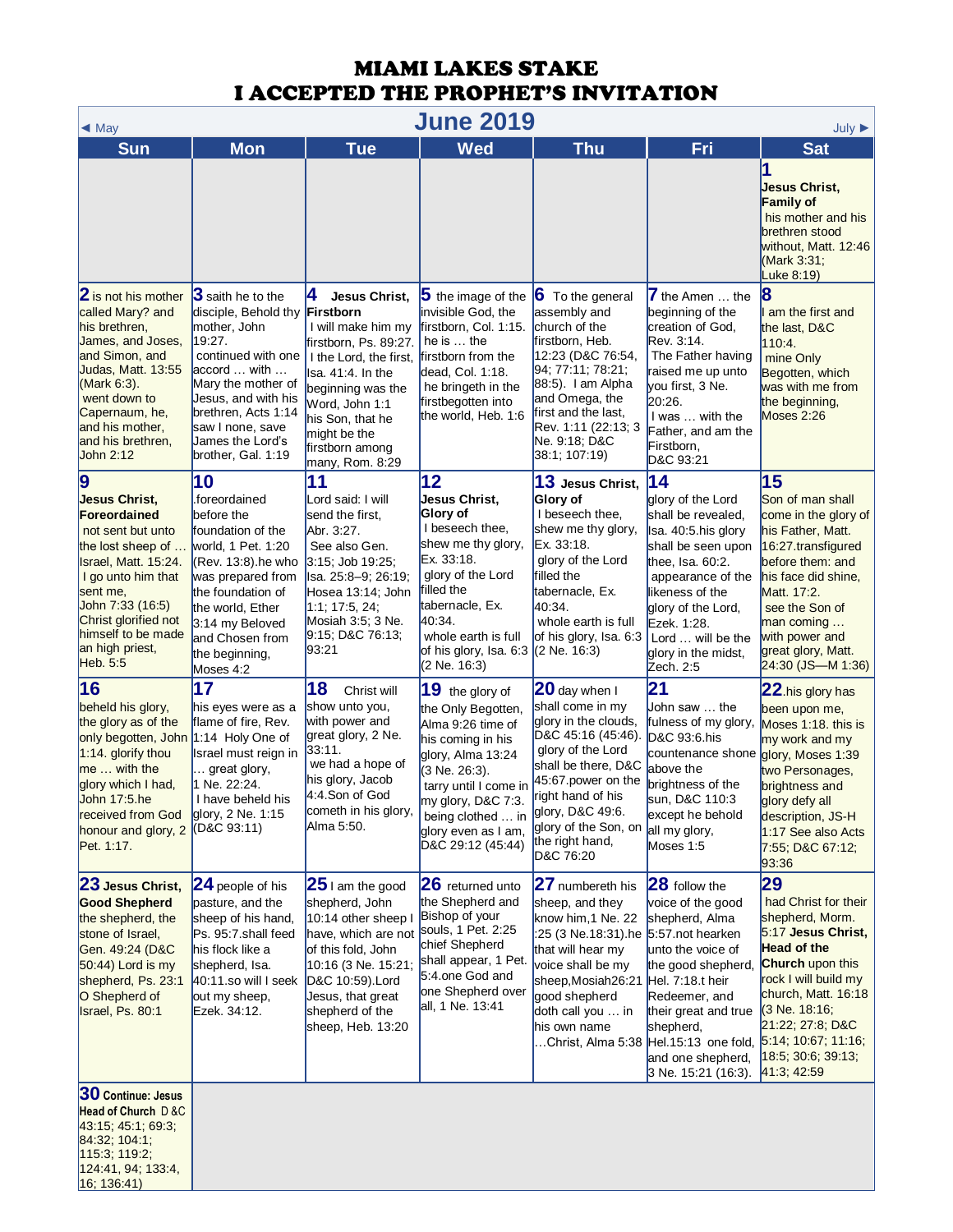| <b>July 2019</b><br>$\triangleleft$ June<br>August $\blacktriangleright$                                                                                                                                 |                                                                                                                                                                                                                                                       |                                                                                                                                                                                                                                  |                                                                                                                                                                                                                       |                                                                                                                                                                                                                                    |                                                                                                                                                                                                                                                    |                                                                                                                                                                                                                                                                      |  |
|----------------------------------------------------------------------------------------------------------------------------------------------------------------------------------------------------------|-------------------------------------------------------------------------------------------------------------------------------------------------------------------------------------------------------------------------------------------------------|----------------------------------------------------------------------------------------------------------------------------------------------------------------------------------------------------------------------------------|-----------------------------------------------------------------------------------------------------------------------------------------------------------------------------------------------------------------------|------------------------------------------------------------------------------------------------------------------------------------------------------------------------------------------------------------------------------------|----------------------------------------------------------------------------------------------------------------------------------------------------------------------------------------------------------------------------------------------------|----------------------------------------------------------------------------------------------------------------------------------------------------------------------------------------------------------------------------------------------------------------------|--|
| <b>Sun</b>                                                                                                                                                                                               | <b>Mon</b>                                                                                                                                                                                                                                            | <b>Tue</b>                                                                                                                                                                                                                       | <b>Wed</b>                                                                                                                                                                                                            | <b>Thu</b>                                                                                                                                                                                                                         | Fri                                                                                                                                                                                                                                                | <b>Sat</b>                                                                                                                                                                                                                                                           |  |
|                                                                                                                                                                                                          | 1 gave him to be<br>the head over all<br>things to the<br>church, Eph. 1:22.<br>which is the head,<br>even Christ, Eph.<br>4:15 even as Christ<br>is the head of the<br>church, Eph. 5:23.<br>he is the head of<br>the body, the<br>church, Col. 1:18 | 2<br>this is my church,<br>Mosiah 26:22<br>(27:13).<br>the church of<br>Christ  who was<br>the author.<br>Moro, 6:4                                                                                                              | 3<br>this church have I<br>established, D&C<br>33:5.See also<br>Rom. 16:16; 1 Cor.<br>12:27; 1 Ne. 14:12;<br>2 Ne.25:14; Mosiah<br>18:17; Alma 1:19; 4<br>Ne. 1:1, 29;<br>Moro. 7:3                                   | 4 Jesus Christ,<br>Jehovah<br>Lord God made<br>the earth and the<br>heavens, Gen. 2:4.<br>began men to call<br>upon the name of<br>the Lord, Gen. 4:26<br>Abraham called the<br>name of that place<br>Jehovah-jireh,<br>Gen. 22:14 | $5$ I am the Lord<br>God of Abraham,<br>Gen. 28:13 (Ex.<br>3:6) God said  I<br>Am That I Am, Ex.<br>3:14 (John 8:58;<br>D&C29:1; 38:1;<br>39:1) by my name<br>Jehovah was I not<br>known, Ex. 6:3.<br>sing praises to his<br>name Jah,<br>Ps. 68:4 | 6 thou, whose<br>name alone is<br>Jehovah, Ps.83:18.<br>Lord  cometh to<br>judge the earth, Ps.<br>96:13.1 saw also<br>the Lord sitting<br>upon a throne, Isa.<br>$6:1$ (2 Ne. 16:1).<br>Lord Jehovah is<br>my strength, Isa.<br>12:2 (26:4; 2 Ne.<br>$ 22:2\rangle$ |  |
| 7 I the Lord, the<br>first, and with the<br>last, Isa. 41:4.<br>Lord, and thy<br>redeemer, the Holy<br>One, Isa. 41:14<br>(43.14, 44.6, 49.26)<br>54:5; 60:16; Hosea<br>$13:4; 2$ Ne. 11:2)              | <b>8</b> Lord; and beside<br>me there is no<br>saviour, Isa. 43:11<br>(45:21).Israel shall<br>be saved in the<br>Lord, Isa. 45:17.<br>Lord, the God of<br>heaven, which hath<br>made the sea,<br>Jonah 1:9                                            | 9 Lord, am thy<br>Savior  the<br>Mighty One of<br>Jacob, 1 Ne. 21:26<br>(22:12).Lord<br>Omnipotent<br>shall dwell in a<br>tabernacle of clay,<br>Mosiah 3:5 (5:2,<br>15). Jehovah, the<br>Eternal Judge,<br>Moro. 10:34          | 10 Joseph Smith<br>has covenanted<br>with Jehovah<br>Mighty God of<br>Jacob, D&C109:68.<br>the voice of<br>Jehovah, saying,<br>D&C 110:3.<br>according to the<br>decrees of the<br>great Jehovah,<br>D&C 128:9        | 11 my name is<br>Jehovah, Abr. 1:16<br>(2:8).<br>See also Isa. 63:8;<br>John 1:1; 4:26; 1<br>Cor. 10:4; 1 Tim.<br>$3:16$ ; Rev. 1:4;<br>21:6; 1 Ne. 19:10;<br>20:12; 2 Ne. 6:17;<br>3 Ne. 11:14; 15:5;<br>D&C 19:10; 36:1;<br>93:8 | 12 Jesus Christ,<br>Judge Shall not<br>the Judge of all the<br>earth do right, Gen.<br>18:25 (1 Sam.<br>2:10; 1 Chr. 16:33;<br>Ps. 58:11; 82:8;<br>$94:2$ ).                                                                                       | 13 Lord shall<br>judge his people,<br>Deut. 32:36 (Ps.<br>7:8; 72:2; 96:10;<br>135:14; Isa. 51:5;<br>Heb. 10:30;<br>2 Ne. 8:5)<br>Lord the Judge be<br>judge this day,<br>Judg. 11:27                                                                                |  |
| 14 he shall judge<br>the world in<br>righteousness, Ps.<br>9.8 (Acts 17:31;<br>Rom. 3:6; 2 Ne.<br>29:11; Mosiah<br>$3:10; 3$ Ne. 27:16).<br>God is judge<br>himself, Ps. 50:6                            | 15 God shall<br>judge the righteous<br>and the wicked,<br>Eccl. 3:17.God<br>shall bring every<br>work into judgment,<br>Eccl. 12:14.he shall<br>judge among the<br>nations, Isa. 2:4<br>(Micah 4:3;<br>2 Ne. 12:4)                                    | 16 Lord will enter<br>into judgment with<br>the ancients, Isa.<br>$3:14$ (2 Ne. 13:14)<br>Lord of hosts shall<br>be exalted in<br>judgment, Isa. 5:16<br>(2 Ne. 15:16).<br>shall he judge the<br>poor, Isa. 11:4<br>(2 Ne. 21:4) | 17 Lord is our<br>judge, the Lord is<br>our lawgiver,<br>Isa. 33:22. King<br>shall execute<br>judgment and<br>justice, Jer. 23:5<br>(33:15).<br>I sit to judge all the<br>heathen, Joel 3:12                          | 18<br>hath given him<br>authority to execute be the Judge of<br>judgment, John<br>$5:27.$ if I judge, my<br>judgment is true,<br>John 8:16.For<br>judgment I am<br>come into this<br>world, John 9:39                              | 19<br>ordained of God to<br>quick and dead,<br>Acts 10:42 (2 Tim.<br>4:1; 1 Pet. 4:5;<br>Moro. 10:34).<br>God shall judge<br>the secrets of men<br>by Jesus Christ,<br>Rom. 2:16                                                                   | 20<br>all stand before the<br>judgment seat of<br>Christ, Rom. 14:10<br>(2 Cor. 5:10; 2 Ne.<br>28:23; Mosiah<br>16:10; Alma 12:12;<br>Morm. 3:20; 7:6;<br>Ether 12:38; Moro.<br>$8:21$ ; D&C 135:5)                                                                  |  |
| 21 he that judgeth<br>me is the Lord, 1<br>Cor. 4:4. Lord, the<br>righteous judge, 2<br>Tim. 4:8. God the<br>Judge of all,<br>Heb. 12:23.<br>whoremongers and<br>adulterers God will<br>judge, Heb. 13:4 | 22 To execute<br>judgment upon all,<br>Jude 1:15 (1 Ne.<br>22:21). Lord<br>thou hast judged<br>thus, Rev. 16:5.<br>strong is the Lord<br>God who judgeth<br>her, Rev. 18:8                                                                            | 23 true and<br>righteous are his<br>judgments,<br>Rev. 19:2. stand<br>before God, to be<br>judged of their<br>works, 1 Ne.<br>15:33 (Mosiah<br>27:31; Alma 5:15;<br>12:15; 33:22; 3 Ne.<br>27:14; D&C 19:3)                      | 24 judged of him<br>according to the<br>truth, 2 Ne. 2:10.<br>judgments of the<br>Holy One of Israel<br>shall come upon<br>them, 2 Ne. 6:10<br>(Morm. 9:14).<br>Lord did visit them<br>in great judgment,<br>Omni 1:7 | 25<br>Lord judge of your<br>iniquities, Alma<br>10:20.<br>arraigned before<br>the bar of Christ<br>to be judged, Alma<br>11:44.<br>restored into his<br>presence, to be<br>judged, Alma 42:23                                      | 26<br>will stay mine<br>hand in judgment,<br>D&C 39:18.<br>until they come<br>before me in<br>judgment,<br>D&C 43:33.<br>God and Christ are D&C 99:5.<br>the judge of all,<br>D&C 76:68                                                            | 27 will the Lord<br>God  judge all<br>things, D&C 77:12.<br>prepare ye  for<br>the judgment of our<br>God, D&C 88:92.<br>I come quickly to<br>judgment,<br>Lord who shall<br>come  with a<br>curse to judgment,<br>D&C 133:2                                         |  |
| 28 Jesus Christ, a<br>righteous Judge,<br>Moses 6:57.<br>See also<br>Matt. 25:32.<br>Jesus Christ,<br><b>King</b> when the<br>Lord your God was<br>your king,<br>1 Sam. 12:12                            | 29 <br>King of glory<br>shall come in,<br>Ps. 24:7.<br>God is the King of<br>all the earth, Ps.<br>47:7 (Zech. 14:9,<br>16). Holy One of<br>Israel is our king,<br>$Ps. 89:18$ Lord is a<br>great God, and a<br>great King,<br>Ps. 95:3               | 30<br>children of Zion be<br>joyful in their King,<br>Ps. 149:2.<br>mine eyes have<br>seen the King, the<br>Lord of hosts, Isa.<br>$6:5$ (2 Ne. 16:5).<br>Thine eyes shall<br>see the king,<br>lsa. 33:17                        | 31<br>your Holy One, the<br>creator of Israel,<br>your King,<br>Isa. 43:15. Lord the<br>King of Israel, and<br>his redeemer,<br>Isa. 44:6.<br>Lord  is the<br>living God, and an<br>everlasting king,<br>Jer. 10:10   |                                                                                                                                                                                                                                    |                                                                                                                                                                                                                                                    |                                                                                                                                                                                                                                                                      |  |